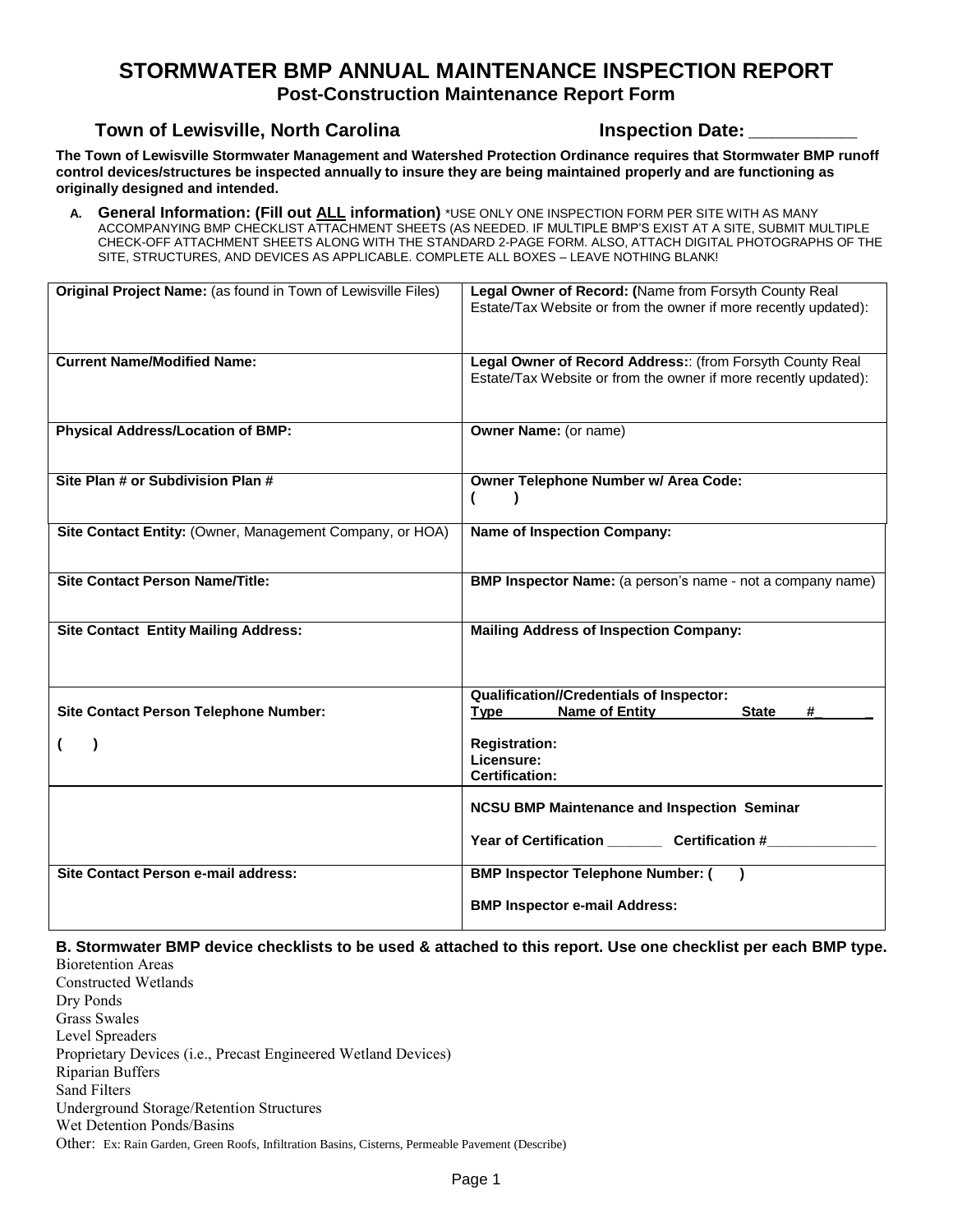**Use ONE BMP checklist sheet for each specific type of BMP device found at each BMP site location. As an example if a given site has four dry ponds and four level spreaders, you need to submit one standard form (i.e., this 2-page form) along with four Dry Pond sheets and four Level Spreader sheets. Fill-in the actual number of BMP devices on the table below that exist at a given site. Attach digital low-res digital color photos as appropriate, to show areas of interest or areas that need attention.** 

| <b>Device Type</b>                                                                                             | Number of<br><b>BMP's per Site</b> | Describe (only if needed) |
|----------------------------------------------------------------------------------------------------------------|------------------------------------|---------------------------|
| <b>Bioretention Areas</b>                                                                                      |                                    |                           |
| <b>Constructed Wetlands</b>                                                                                    |                                    |                           |
| <b>Dry Ponds</b>                                                                                               |                                    |                           |
| <b>Grass Swales</b>                                                                                            |                                    |                           |
| <b>Level Spreaders</b>                                                                                         |                                    |                           |
| <b>Proprietary Device</b>                                                                                      |                                    |                           |
| <b>Riparian Buffers</b>                                                                                        |                                    |                           |
| <b>Sand Filter</b>                                                                                             |                                    |                           |
| <b>Underground</b>                                                                                             |                                    |                           |
| <b>Detention/Storage</b>                                                                                       |                                    |                           |
| <b>Wet Ponds</b>                                                                                               |                                    |                           |
| <b>Other</b> (Ex: Rain Garden, Green<br>Roofs, Infiltration Basins, Cisterns,<br>Permeable Pavement (Describe) |                                    |                           |

**Note #1: Inspections With Deficiencies "The "FAIL" box should be checked under item "C" (below). The failed inspection form along with the specific BMP check-off attachment sheets and confirmatory digital photographs summarizing required repairs must be submitted to the Town of Lewisville within 48-hours following completion of the preliminary inspection. Reinspection and certification will be required after satisfactory completion of all repairs. The Owner has a maximum of 30-days from the date of the preliminary inspection to make all repairs, correct all deficiencies, and submit a certification to the Town of Lewisville in order to avoid automatic enforcement actions***. It is strongly encouraged that the inspector be part of the repair and maintenance process in a QA/QC role in order to ensure that repairs are being performed properly.* 

**Note** *#2:* **Inspections With No Deficiencies** *–* **"The "PASS" box should be checked under item "C." (below). The inspection form should be signed, stamped, and sealed by the appropriate professional and submitted to the Town of Lewisville within the same month of, on or before the established inspection due date. Attach the applicable BMP check-off sheets and confirmatory digital photographs accordingly.**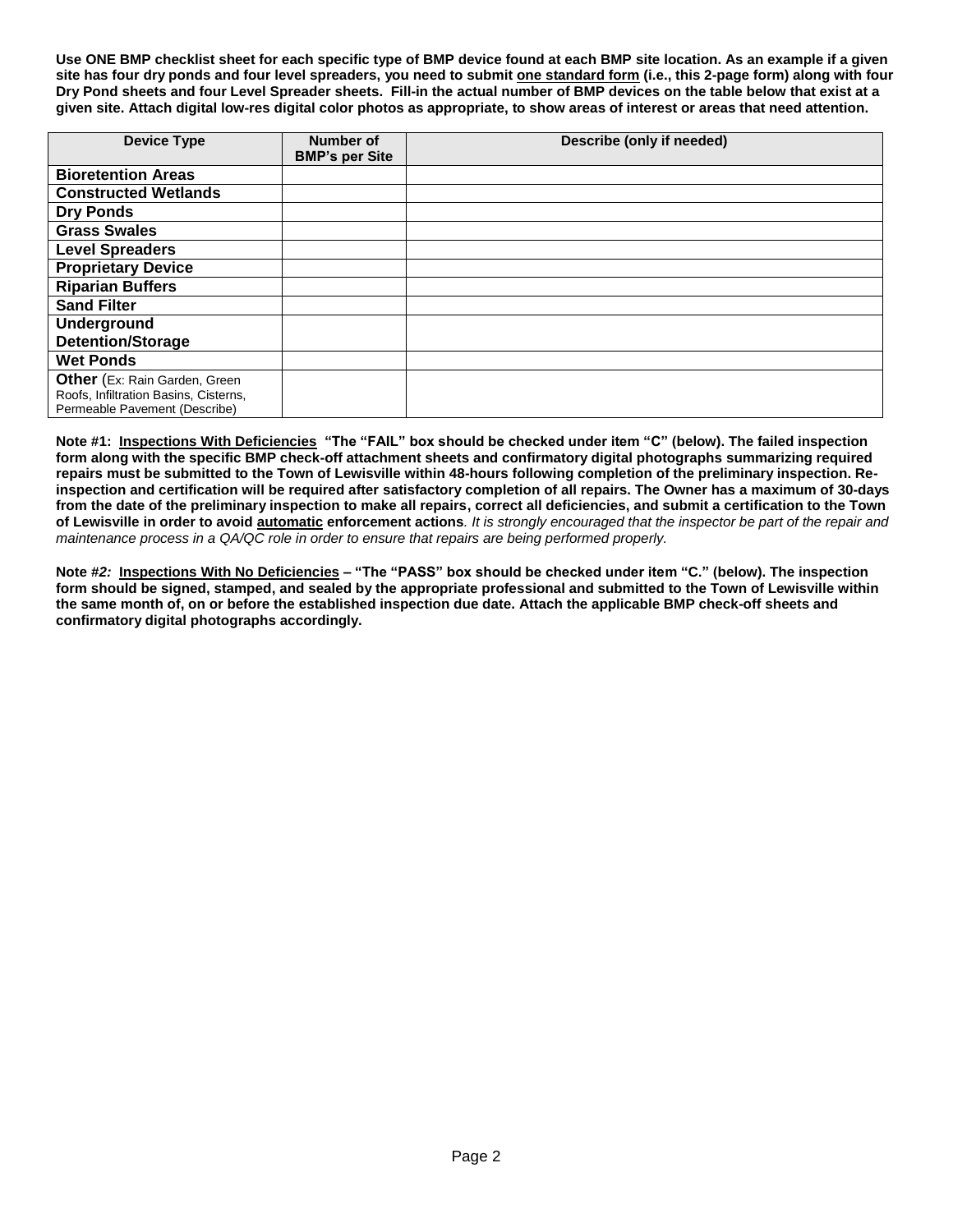|  | C. The results of this inspection are as follows:                                                                                                                                          |
|--|--------------------------------------------------------------------------------------------------------------------------------------------------------------------------------------------|
|  | <b>FAIL</b>                                                                                                                                                                                |
|  | VISUAL INSPECTION FOUND APPARENT PROBLEMS WHICH NEED IMMEDIATE ATTENTION. COMPLETE                                                                                                         |
|  | THE REPAIR AND/OR MAINTENANCE ITEMS INDICATED ON THE ATTACHED CHECKLISTS WITHIN 30-DAYS OF THE                                                                                             |
|  | DATE OF THIS REPORT. RE-INSPECTION AND CERTIFICATION PRIOR TO OR AT THE 30-DAY INTERVAL WILL<br>FOLLOW SATISFACTORY COMPLETION OF ALL REPAIRS AND MAINTENANCE. REPORTS NOT RECEIVED WITHIN |
|  | 30-DAYS WILL AUTOMATICALLY DEFAULT INTO ENFORCEMENT ACTIONS. SEE ITEM "D" BELOW REGARDING                                                                                                  |
|  | <b>ENFORCEMENT.</b>                                                                                                                                                                        |
|  |                                                                                                                                                                                            |
|  | <b>PASS/CERTIFIED</b><br>(CHECK HERE AFTER INITIAL FAILURE IF THIS IS A RE-INSPECTION)                                                                                                     |
|  | VISUAL INSPECTION FOUND NO APPARENT PROBLEMS, (CERTIFICATION BELOW; SEE ITEM "E").                                                                                                         |
|  |                                                                                                                                                                                            |

**D. Enforcement Actions. Enforcement is triggered as follows:** 

- **1) When an annual inspection is 30-days past due and no efforts have been documented (submitted) to the Town of Lewisville indicating that the inspection has taken place; or**
- **2) When a site inspection does take place but fails, and the follow-on 30-day repair time period outlined above elapses and no repairs and/or follow-on certification is received by the Town of Lewisville;**
- **3) When a site inspection does take place but fails and then, after 30-days, only some (but not all) of the necessary repairs have been rectified.**
- **E. Certification (is only performed when BMP is functional and has no outstanding repair or maintenance issues) I**, as a duly registered Professional in the State of North

**Carolina, herby state that, to the best of my abilities the stormwater best management practice (bmp) device(s) is/are fully functioning and operating as designed and intended.**

**Seal/Signature** Inspection by: \_\_\_\_\_\_\_\_\_\_\_\_\_\_\_\_\_\_\_\_\_\_\_\_\_\_\_\_\_\_\_\_\_\_\_\_\_\_\_ Date: \_\_\_\_\_\_\_\_\_\_\_\_\_\_\_\_\_\_\_\_\_\_\_\_\_\_\_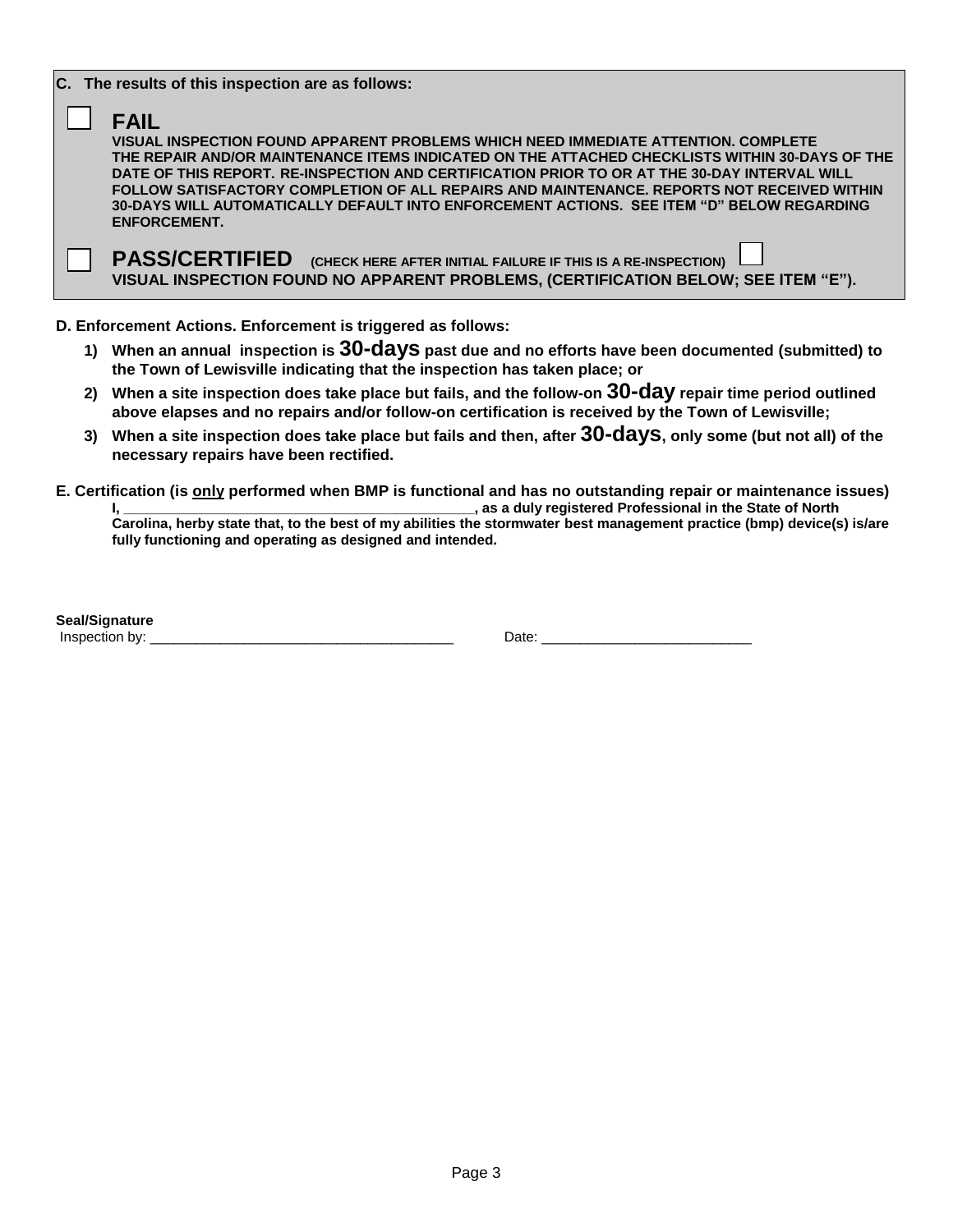# **Submittal Requirements:**

- 1) **SUBMITTAL TIMELINE**. All inspections passed and/or failed must be submitted to the Town of Lewisville electronically by the end of the month the inspection is due.
- 2) **ELECTRONIC PDF SUBMITTALS**. Submittals shall be in the form of an electronic copy sent via email as a pdf file. The Town of Lewisville's standard *STORMWATER BMP ANNUAL MAINTENANCE INSPECTION REPORT* form shall be submitted with as many applicable BMP attachment check-off sheets as necessary based upon actual numbers of BMP's at a site. As an example if a given site has four BMP's **dry ponds** and four **level spreaders connected to the ponds**, you need to submit one standard form (i.e., the 2-page form) along with four 'dry pond checklist attachments and four 'level spreader checklist attachment sheets. Additionally, color digital photographs of the BMP features and areas of interest/concern shall be submitted as well. ALL of the above shall be submitted as ONE pdf – preferably no more than (2) megabytes in size. Do **NOT** submit separate digital photos as a pdf, separate attachment sheets as a pdf – make it all one pdf submittal. If you need to shrink or reduce the size of the electronic file – use low resolution scanning and put approximately 3-4 pictures on one page. Full size page pictures are not needed or desired. Text book quality digital pictures likewise are not needed. However, all pictures shall be submitted in COLOR – no black and white pictures are desired.
- 3) **PDF FILE NAMING**. For simplicity, create the pdf file name with an equivalent site name as identified by the Town of Lewisville's site name for the bmp followed by the year of inspection.
- 4) **PAPER COPIES.** Paper copy submittals are no longer required or desired. All submittals should be submitted electronically to the Stormwater Administrator, Chester Patterson at the following email address: [cpatterson@lewisvillenc.net.](mailto:cpatterson@lewisvillenc.net) Additional submittal questions may be answered by the Stormwater Administrator via telephone at: (336)945-1025.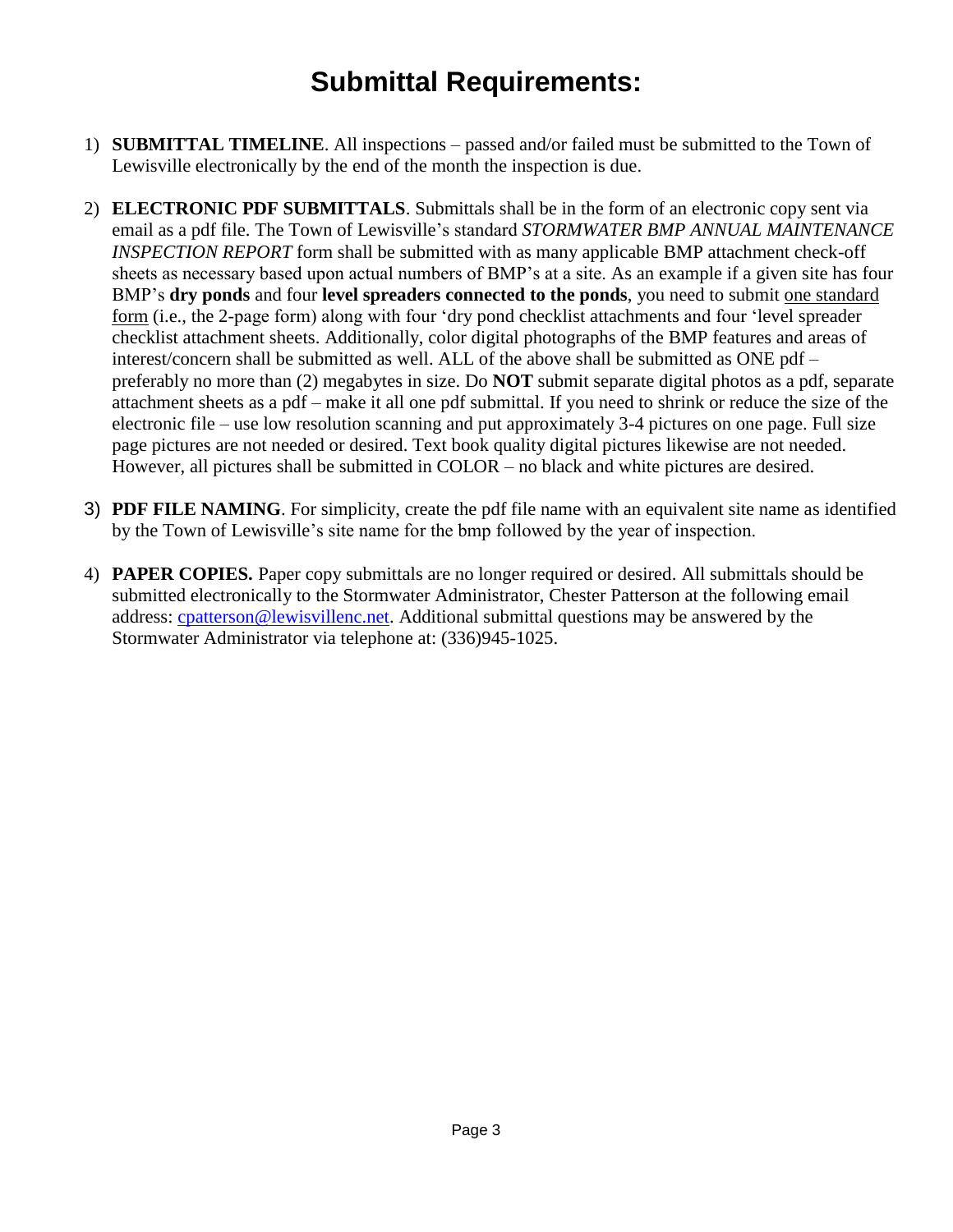# **Underground Detention Checklist for Annual BMP Report Town of Lewisville, North Carolina**

### **BMP Site Name \_\_\_\_\_\_\_\_\_\_\_\_\_\_\_\_\_\_\_\_\_\_\_\_\_\_\_\_\_\_\_\_\_\_\_\_\_\_\_\_ Date\_\_\_\_\_\_\_\_\_\_\_**

# **Item-by-Item Code Key:**

| FF<br><b>PF</b><br>NF | Fully Functional (No Repairs Needed) = Pass for Inspection<br><b>Partially Functional (Repairs Needed)</b> = Fail the Inspection<br>Not Functional (Repairs Needed) = Fail the Inspection |
|-----------------------|-------------------------------------------------------------------------------------------------------------------------------------------------------------------------------------------|
| <b>MON</b>            | Monitor (Monitor for a period of time – perhaps until the next inspection)                                                                                                                |
| N/A                   | <b>Not Applicable</b>                                                                                                                                                                     |

#### **INFLOW POINTS**

| <b>Assessment</b>                       | <b>Code Status</b> | <b>Comments</b> |
|-----------------------------------------|--------------------|-----------------|
| Obstruction: vegetation/debris/sediment |                    |                 |
| <b>Structural Condition</b>             |                    |                 |
| <b>Filter Condition</b>                 |                    |                 |
| Other (Describe)                        |                    |                 |

### **UNDERGROUND VAULT\***

| <b>Assessment</b>                      | <b>Code Status</b> | <b>Comments</b> |
|----------------------------------------|--------------------|-----------------|
| Sediment/debris accumulation           |                    |                 |
| Access hatch condition                 |                    |                 |
| Vault structural condition             |                    |                 |
| Baffles and/or weir condition          |                    |                 |
| Access ladder/steps condition          |                    |                 |
| Oil accumulation                       |                    |                 |
| Blocked, damaged, or plugged air vents |                    |                 |
| Proper drainage                        |                    |                 |
| Other (Describe)                       |                    |                 |

\* All applicable OSHA requirements should be followed during an underground detention inspection,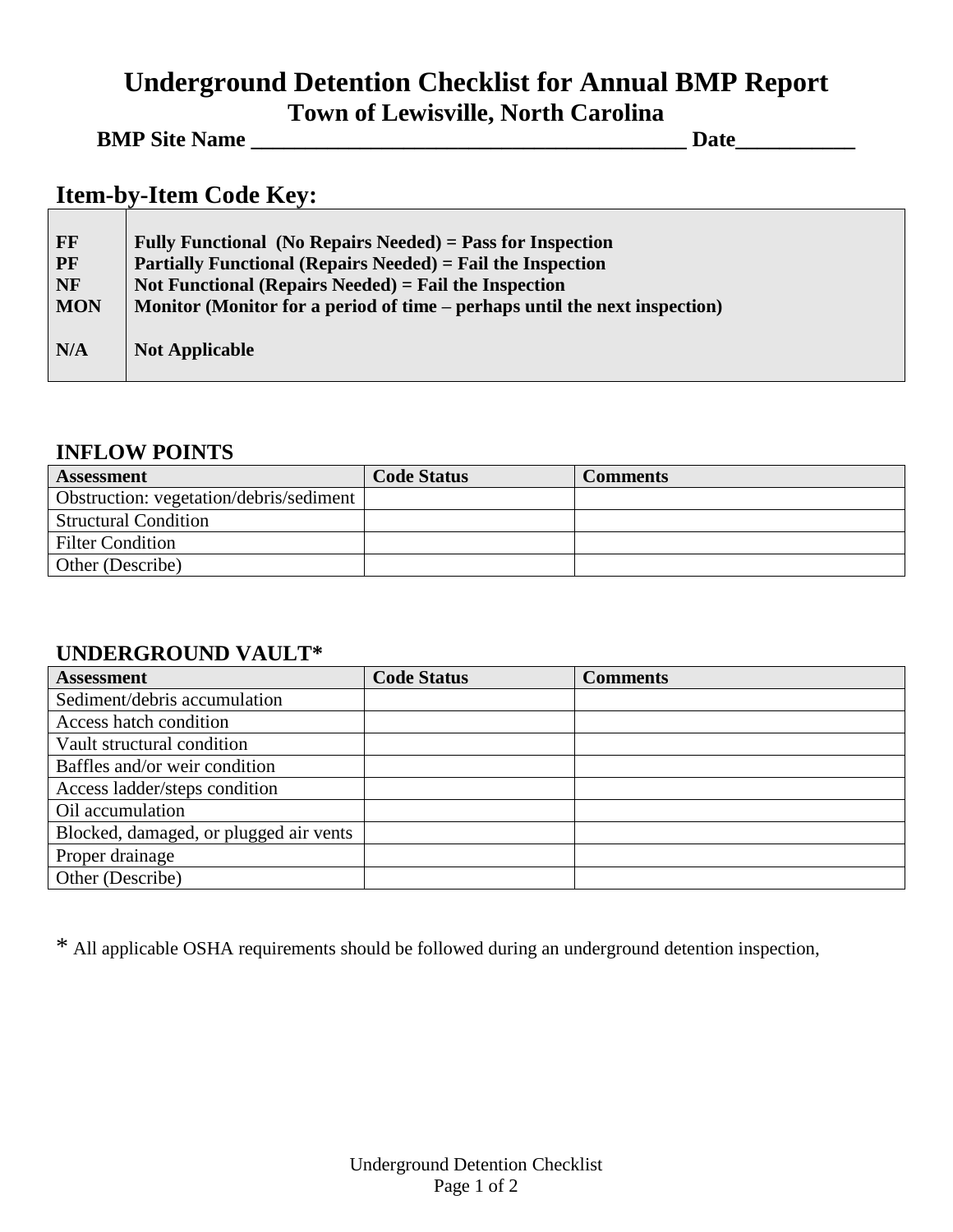# **Underground Detention Checklist for Annual BMP Report**

**Town of Lewisville, North Carolina (Continued)**

|                                            | <b>BMP Site Name</b>                                                                                                                                                                                                                                                    | Date |
|--------------------------------------------|-------------------------------------------------------------------------------------------------------------------------------------------------------------------------------------------------------------------------------------------------------------------------|------|
|                                            | <b>Item-by-Item Code Key:</b>                                                                                                                                                                                                                                           |      |
| FF<br><b>PF</b><br><b>NF</b><br><b>MON</b> | Fully Functional (No Repairs Needed) = Pass for Inspection<br><b>Partially Functional (Repairs Needed) = Fail the Inspection</b><br>Not Functional (Repairs Needed) = Fail the Inspection<br>Monitor (Monitor for a period of time – perhaps until the next inspection) |      |

**N/A Not Applicable** 

#### **OUTLET DEVICE**

| <b>Assessment</b>                       | <b>Code Status</b> | <b>Comments</b> |
|-----------------------------------------|--------------------|-----------------|
| Obstruction: vegetation/debris/sediment |                    |                 |
| Erosion/Undercutting                    |                    |                 |
| Joint Failure/Loss of Joint Material    |                    |                 |
| <b>Leaking Device</b>                   |                    |                 |
| <b>Control Valve Operation</b>          |                    |                 |
| <b>Emergency By-pass Condition</b>      |                    |                 |
| Filter Fabric Present Under Rip-Rap?    |                    |                 |
| Displacement and Condition of Fabric    |                    |                 |
| Rip-Rap: Size, Quantity, Underlying     |                    |                 |
| Fabric?                                 |                    |                 |
| Other (Describe)                        |                    |                 |

## **MISCELLANEOUS**

| <b>Assessment</b>             | <b>Code Status</b> | <b>Comments</b> |
|-------------------------------|--------------------|-----------------|
| Trash/debris                  |                    |                 |
| Access                        |                    |                 |
| Hazardous Fumes/Odors Present |                    |                 |
| Other (Describe)              |                    |                 |

## **PHOTOGRAPHS**

Attach low-resolution, digital color photographs of the site and BMP features (*2-3 per page- no more, no less on any one page*). Include captions describing the photographs.

\_\_\_\_\_\_\_\_\_\_\_\_\_\_\_\_\_\_\_\_\_\_\_\_\_\_\_\_\_\_\_\_\_\_\_\_\_\_\_\_\_\_\_\_\_\_\_\_\_\_\_\_\_\_\_\_\_\_\_\_\_\_\_\_\_\_\_\_\_\_\_\_\_\_\_\_\_\_\_\_\_\_\_\_\_\_\_\_\_\_ \_\_\_\_\_\_\_\_\_\_\_\_\_\_\_\_\_\_\_\_\_\_\_\_\_\_\_\_\_\_\_\_\_\_\_\_\_\_\_\_\_\_\_\_\_\_\_\_\_\_\_\_\_\_\_\_\_\_\_\_\_\_\_\_\_\_\_\_\_\_\_\_\_\_\_\_\_\_\_\_\_\_\_\_\_\_\_\_\_\_ \_\_\_\_\_\_\_\_\_\_\_\_\_\_\_\_\_\_\_\_\_\_\_\_\_\_\_\_\_\_\_\_\_\_\_\_\_\_\_\_\_\_\_\_\_\_\_\_\_\_\_\_\_\_\_\_\_\_\_\_\_\_\_\_\_\_\_\_\_\_\_\_\_\_\_\_\_\_\_\_\_\_\_\_\_\_\_\_\_\_ \_\_\_\_\_\_\_\_\_\_\_\_\_\_\_\_\_\_\_\_\_\_\_\_\_\_\_\_\_\_\_\_\_\_\_\_\_\_\_\_\_\_\_\_\_\_\_\_\_\_\_\_\_\_\_\_\_\_\_\_\_\_\_\_\_\_\_\_\_\_\_\_\_\_\_\_\_\_\_\_\_\_\_\_\_\_\_\_\_\_ \_\_\_\_\_\_\_\_\_\_\_\_\_\_\_\_\_\_\_\_\_\_\_\_\_\_\_\_\_\_\_\_\_\_\_\_\_\_\_\_\_\_\_\_\_\_\_\_\_\_\_\_\_\_\_\_\_\_\_\_\_\_\_\_\_\_\_\_\_\_\_\_\_\_\_\_\_\_\_\_\_\_\_\_\_\_\_\_\_\_ \_\_\_\_\_\_\_\_\_\_\_\_\_\_\_\_\_\_\_\_\_\_\_\_\_\_\_\_\_\_\_\_\_\_\_\_\_\_\_\_\_\_\_\_\_\_\_\_\_\_\_\_\_\_\_\_\_\_\_\_\_\_\_\_\_\_\_\_\_\_\_\_\_\_\_\_\_\_\_\_\_\_\_\_\_\_\_\_\_\_ \_\_\_\_\_\_\_\_\_\_\_\_\_\_\_\_\_\_\_\_\_\_\_\_\_\_\_\_\_\_\_\_\_\_\_\_\_\_\_\_\_\_\_\_\_\_\_\_\_\_\_\_\_\_\_\_\_\_\_\_\_\_\_\_\_\_\_\_\_\_\_\_\_\_\_\_\_\_\_\_\_\_\_\_\_\_\_\_\_

#### **ADDITIONAL COMMENTS**  \_\_\_\_\_\_\_\_\_\_\_\_\_\_\_\_\_\_\_\_\_\_\_\_\_\_\_\_\_\_\_\_\_\_\_\_\_\_\_\_\_\_\_\_\_\_\_\_\_\_\_\_\_\_\_\_\_\_\_\_\_\_\_\_\_\_\_\_\_\_\_\_\_\_\_\_\_\_\_\_\_\_\_\_\_\_\_\_\_\_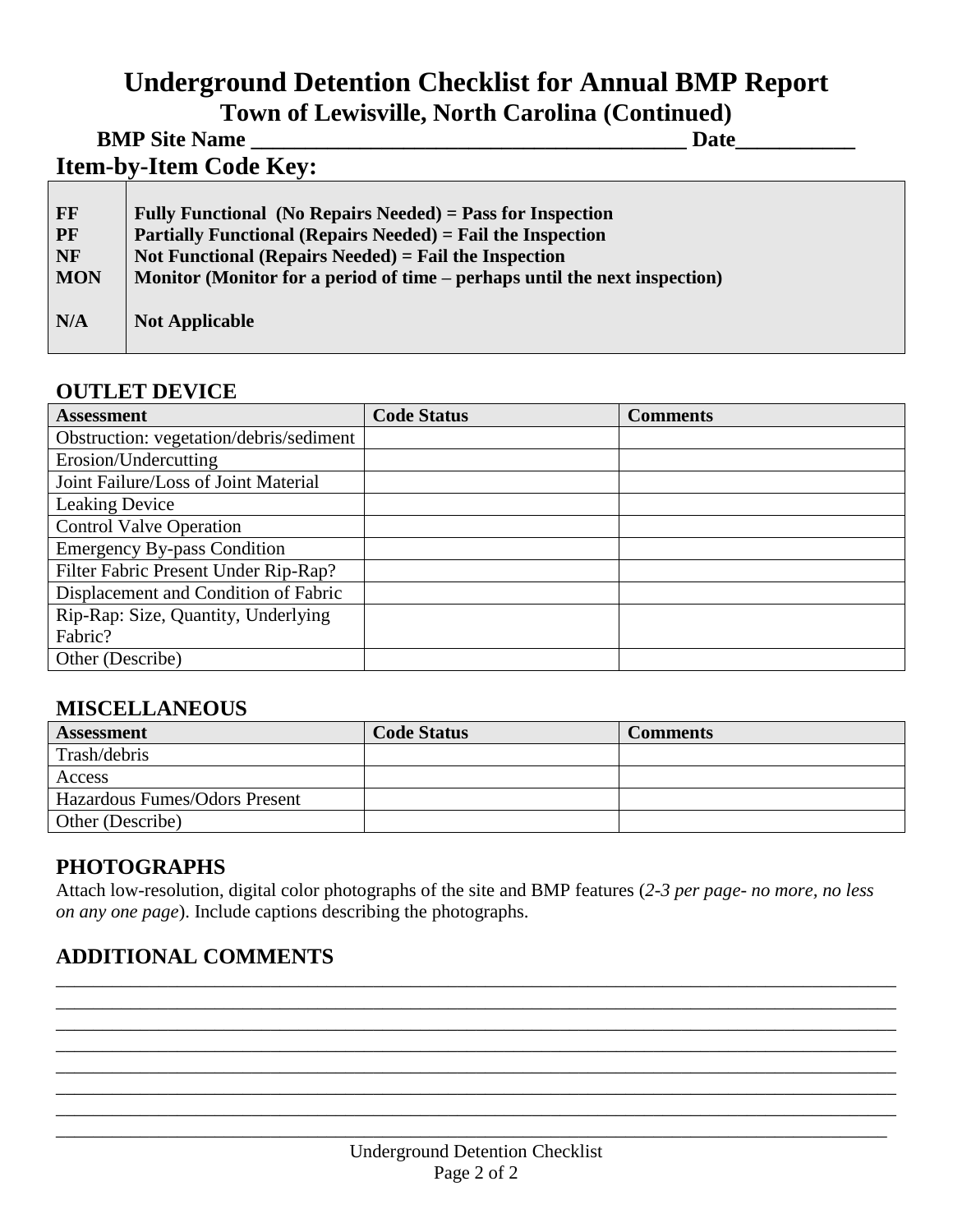# **Level Spreader Checklist for Annual BMP Report Town of Lewisville, North Carolina**

#### **BMP Site Name \_\_\_\_\_\_\_\_\_\_\_\_\_\_\_\_\_\_\_\_\_\_\_\_\_\_\_\_\_\_\_\_\_\_\_\_\_\_\_\_ Date\_\_\_\_\_\_\_\_\_\_\_**

# **Item-by-Item Code Key:**

| FF<br>PF   | Fully Functional (No Repairs Needed) = Pass for Inspection<br><b>Partially Functional (Repairs Needed)</b> = Fail the Inspection |
|------------|----------------------------------------------------------------------------------------------------------------------------------|
| <b>NF</b>  | Not Functional (Repairs Needed) = Fail the Inspection                                                                            |
| <b>MON</b> | Monitor (Monitor for a period of time – perhaps until the next inspection)                                                       |
| N/A        | <b>Not Applicable</b>                                                                                                            |

#### **INLET/FLOW SPLITTER DEVICE**

| <b>Assessment</b>                       | <b>Code Status</b> | <b>Comments</b> |
|-----------------------------------------|--------------------|-----------------|
| Obstruction: vegetation/debris/sediment |                    |                 |
| Rip Rap Displacement / Sedimentation    |                    |                 |
| <b>Structural Condition</b>             |                    |                 |
| Other (Describe)                        |                    |                 |

## **POOLING AREA AND LEVEL LIP**

| <b>Assessment</b>                       | <b>Code Status</b> | <b>Comments</b> |
|-----------------------------------------|--------------------|-----------------|
| Sediment/debris accumulation            |                    |                 |
| Level lip is cracked, settled, undercut |                    |                 |
| or eroded                               |                    |                 |
| Stormwater is by-passing level spreader |                    |                 |
| Woody Vegetation growth in pooling      |                    |                 |
| area or on level lip                    |                    |                 |
| Grass is maintained as mowed            |                    |                 |
| <b>Nuisance Vegetation is Present</b>   |                    |                 |
| Other (Describe)                        |                    |                 |

#### **BYPASS CHANNEL**

| <b>Assessment</b>            | <b>Code Status</b> | <b>Comments</b> |
|------------------------------|--------------------|-----------------|
| Bare soil/erosive gullies    |                    |                 |
| Turf Reinforcement condition |                    |                 |
| Displacement of rip-rap      |                    |                 |
| Other (Describe)             |                    |                 |

#### **FILTER STRIP**

| <b>Assessment</b>                  | <b>Code Status</b> | Comments |
|------------------------------------|--------------------|----------|
| Grass length: (too short/too long) |                    |          |
| Bare soil/erosive gullies          |                    |          |
| Sediment accumulation              |                    |          |
| Nuisance vegetation is present     |                    |          |
| Other (Describe)                   |                    |          |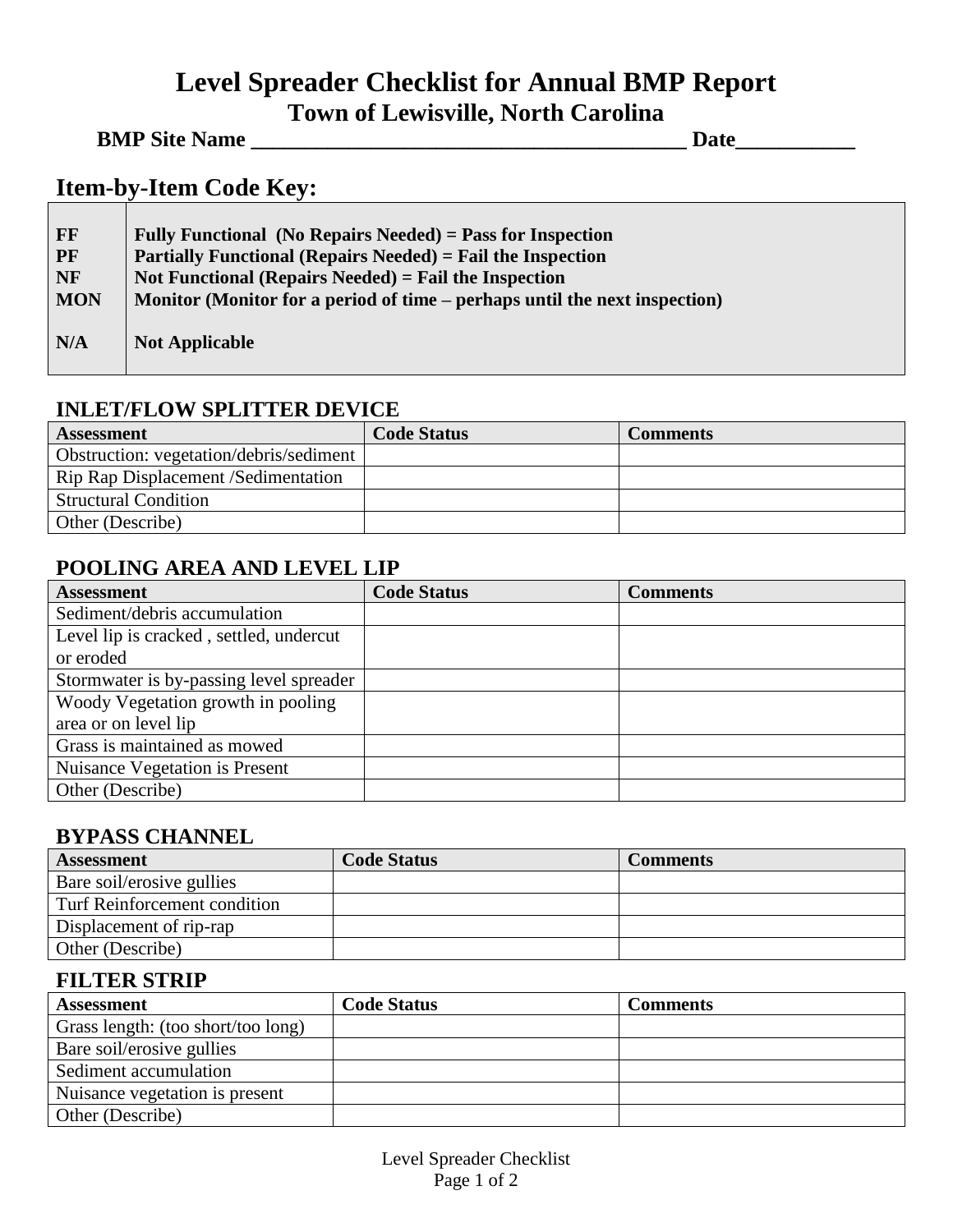# **Level Spreader Checklist for Annual BMP Report Town of Lewisville, North Carolina (Continued)**

| <b>BMP Site Name</b> |  | Jate |
|----------------------|--|------|
|                      |  |      |

# **Item-by-Item Code Key:**

| FF                     | Fully Functional (No Repairs Needed) = Pass for Inspection                                                                    |
|------------------------|-------------------------------------------------------------------------------------------------------------------------------|
| <b>PF</b><br><b>NF</b> | <b>Partially Functional (Repairs Needed) = Fail the Inspection</b><br>Not Functional (Repairs Needed) $=$ Fail the Inspection |
| <b>MON</b>             | Monitor (Monitor for a period of time – perhaps until the next inspection)                                                    |
| N/A                    | <b>Not Applicable</b>                                                                                                         |

#### **MISCELLANEOUS**

| <b>Assessment</b>                     | <b>Code Status</b> | <b>Comments</b> |
|---------------------------------------|--------------------|-----------------|
| Trash/debris                          |                    |                 |
| Access                                |                    |                 |
| Evidence of routine maintenance being |                    |                 |
| performed?                            |                    |                 |
| Other (Describe)                      |                    |                 |

#### **PHOTOGRAPHS**

Attach low-resolution, digital color photographs of the site and BMP features (*2-3 per page- no more, no less on any one page*). Include captions describing the photographs.

\_\_\_\_\_\_\_\_\_\_\_\_\_\_\_\_\_\_\_\_\_\_\_\_\_\_\_\_\_\_\_\_\_\_\_\_\_\_\_\_\_\_\_\_\_\_\_\_\_\_\_\_\_\_\_\_\_\_\_\_\_\_\_\_\_\_\_\_\_\_\_\_\_\_\_\_\_\_\_\_\_\_\_\_\_\_\_\_\_\_ \_\_\_\_\_\_\_\_\_\_\_\_\_\_\_\_\_\_\_\_\_\_\_\_\_\_\_\_\_\_\_\_\_\_\_\_\_\_\_\_\_\_\_\_\_\_\_\_\_\_\_\_\_\_\_\_\_\_\_\_\_\_\_\_\_\_\_\_\_\_\_\_\_\_\_\_\_\_\_\_\_\_\_\_\_\_\_\_\_\_ \_\_\_\_\_\_\_\_\_\_\_\_\_\_\_\_\_\_\_\_\_\_\_\_\_\_\_\_\_\_\_\_\_\_\_\_\_\_\_\_\_\_\_\_\_\_\_\_\_\_\_\_\_\_\_\_\_\_\_\_\_\_\_\_\_\_\_\_\_\_\_\_\_\_\_\_\_\_\_\_\_\_\_\_\_\_\_\_\_\_ \_\_\_\_\_\_\_\_\_\_\_\_\_\_\_\_\_\_\_\_\_\_\_\_\_\_\_\_\_\_\_\_\_\_\_\_\_\_\_\_\_\_\_\_\_\_\_\_\_\_\_\_\_\_\_\_\_\_\_\_\_\_\_\_\_\_\_\_\_\_\_\_\_\_\_\_\_\_\_\_\_\_\_\_\_\_\_\_\_\_ \_\_\_\_\_\_\_\_\_\_\_\_\_\_\_\_\_\_\_\_\_\_\_\_\_\_\_\_\_\_\_\_\_\_\_\_\_\_\_\_\_\_\_\_\_\_\_\_\_\_\_\_\_\_\_\_\_\_\_\_\_\_\_\_\_\_\_\_\_\_\_\_\_\_\_\_\_\_\_\_\_\_\_\_\_\_\_\_\_\_ \_\_\_\_\_\_\_\_\_\_\_\_\_\_\_\_\_\_\_\_\_\_\_\_\_\_\_\_\_\_\_\_\_\_\_\_\_\_\_\_\_\_\_\_\_\_\_\_\_\_\_\_\_\_\_\_\_\_\_\_\_\_\_\_\_\_\_\_\_\_\_\_\_\_\_\_\_\_\_\_\_\_\_\_\_\_\_\_\_\_ \_\_\_\_\_\_\_\_\_\_\_\_\_\_\_\_\_\_\_\_\_\_\_\_\_\_\_\_\_\_\_\_\_\_\_\_\_\_\_\_\_\_\_\_\_\_\_\_\_\_\_\_\_\_\_\_\_\_\_\_\_\_\_\_\_\_\_\_\_\_\_\_\_\_\_\_\_\_\_\_\_\_\_\_\_\_\_\_\_\_ \_\_\_\_\_\_\_\_\_\_\_\_\_\_\_\_\_\_\_\_\_\_\_\_\_\_\_\_\_\_\_\_\_\_\_\_\_\_\_\_\_\_\_\_\_\_\_\_\_\_\_\_\_\_\_\_\_\_\_\_\_\_\_\_\_\_\_\_\_\_\_\_\_\_\_\_\_\_\_\_\_\_\_\_\_\_\_\_\_\_ \_\_\_\_\_\_\_\_\_\_\_\_\_\_\_\_\_\_\_\_\_\_\_\_\_\_\_\_\_\_\_\_\_\_\_\_\_\_\_\_\_\_\_\_\_\_\_\_\_\_\_\_\_\_\_\_\_\_\_\_\_\_\_\_\_\_\_\_\_\_\_\_\_\_\_\_\_\_\_\_\_\_\_\_\_\_\_\_\_\_ \_\_\_\_\_\_\_\_\_\_\_\_\_\_\_\_\_\_\_\_\_\_\_\_\_\_\_\_\_\_\_\_\_\_\_\_\_\_\_\_\_\_\_\_\_\_\_\_\_\_\_\_\_\_\_\_\_\_\_\_\_\_\_\_\_\_\_\_\_\_\_\_\_\_\_\_\_\_\_\_\_\_\_\_\_\_\_\_\_\_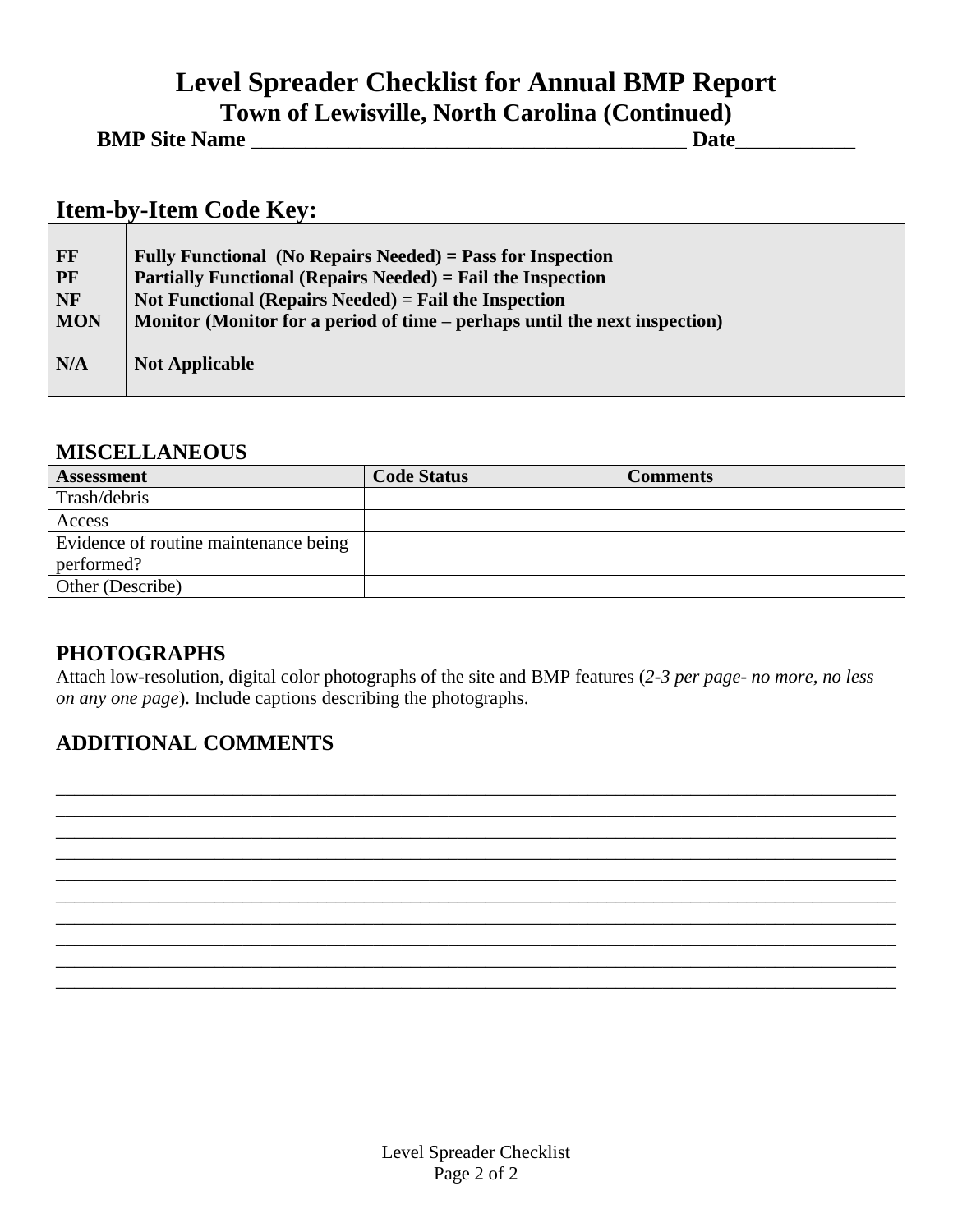# **Grass Swale Checklist for Annual BMP Report Town of Lewisville, North Carolina**

<u> 1980 - Johann Barn, mars ar breist fan de Amerikaanske kommunent fan de Amerikaanske kommunent fan de Amerika</u>

### **BMP Site Name Date**

## **Item-by-Item Code Key:**

| <b>FF</b>  | Fully Functional (No Repairs Needed) = Pass for Inspection                 |
|------------|----------------------------------------------------------------------------|
| <b>PF</b>  | <b>Partially Functional (Repairs Needed) = Fail the Inspection</b>         |
| <b>NF</b>  | Not Functional (Repairs Needed) = Fail the Inspection                      |
| <b>MON</b> | Monitor (Monitor for a period of time – perhaps until the next inspection) |
| N/A        | <b>Not Applicable</b>                                                      |

#### **INFLOW POINTS**

| <b>Assessment</b>             | <b>Code Status</b> | <b>Comments</b> |
|-------------------------------|--------------------|-----------------|
| Obstruction:                  |                    |                 |
| vegetation.debris/sediment    |                    |                 |
| Erosion/undercutting          |                    |                 |
| Displacement/sedimentation of |                    |                 |
| fabric or rip-rap             |                    |                 |
| Pipe condition                |                    |                 |
| Other (Describe)              |                    |                 |

#### **ENTIRE LENGTH OF SWALE**

| <b>Assessment</b>                       | <b>Code Status</b> | <b>Comments</b> |
|-----------------------------------------|--------------------|-----------------|
| Trash debris                            |                    |                 |
| Bare soil/erosive gullies               |                    |                 |
| Sediment accumulation                   |                    |                 |
| Vegetation length: (too short/too long) |                    |                 |
| Invasive vegetation                     |                    |                 |
| Erosion/Damage to outlet                |                    |                 |
| Other (Describe)                        |                    |                 |

#### **PHOTOGRAPHS**

Attach low-resolution, digital color photographs of the site and BMP features (*2-3 per page- no more, no less on any one page*). Include captions describing the photographs.

\_\_\_\_\_\_\_\_\_\_\_\_\_\_\_\_\_\_\_\_\_\_\_\_\_\_\_\_\_\_\_\_\_\_\_\_\_\_\_\_\_\_\_\_\_\_\_\_\_\_\_\_\_\_\_\_\_\_\_\_\_\_\_\_\_\_\_\_\_\_\_\_\_\_\_\_\_\_\_\_\_\_\_\_\_\_\_\_\_\_ \_\_\_\_\_\_\_\_\_\_\_\_\_\_\_\_\_\_\_\_\_\_\_\_\_\_\_\_\_\_\_\_\_\_\_\_\_\_\_\_\_\_\_\_\_\_\_\_\_\_\_\_\_\_\_\_\_\_\_\_\_\_\_\_\_\_\_\_\_\_\_\_\_\_\_\_\_\_\_\_\_\_\_\_\_\_\_\_\_\_ \_\_\_\_\_\_\_\_\_\_\_\_\_\_\_\_\_\_\_\_\_\_\_\_\_\_\_\_\_\_\_\_\_\_\_\_\_\_\_\_\_\_\_\_\_\_\_\_\_\_\_\_\_\_\_\_\_\_\_\_\_\_\_\_\_\_\_\_\_\_\_\_\_\_\_\_\_\_\_\_\_\_\_\_\_\_\_\_\_\_ \_\_\_\_\_\_\_\_\_\_\_\_\_\_\_\_\_\_\_\_\_\_\_\_\_\_\_\_\_\_\_\_\_\_\_\_\_\_\_\_\_\_\_\_\_\_\_\_\_\_\_\_\_\_\_\_\_\_\_\_\_\_\_\_\_\_\_\_\_\_\_\_\_\_\_\_\_\_\_\_\_\_\_\_\_\_\_\_\_\_ \_\_\_\_\_\_\_\_\_\_\_\_\_\_\_\_\_\_\_\_\_\_\_\_\_\_\_\_\_\_\_\_\_\_\_\_\_\_\_\_\_\_\_\_\_\_\_\_\_\_\_\_\_\_\_\_\_\_\_\_\_\_\_\_\_\_\_\_\_\_\_\_\_\_\_\_\_\_\_\_\_\_\_\_\_\_\_\_\_\_ \_\_\_\_\_\_\_\_\_\_\_\_\_\_\_\_\_\_\_\_\_\_\_\_\_\_\_\_\_\_\_\_\_\_\_\_\_\_\_\_\_\_\_\_\_\_\_\_\_\_\_\_\_\_\_\_\_\_\_\_\_\_\_\_\_\_\_\_\_\_\_\_\_\_\_\_\_\_\_\_\_\_\_\_\_\_\_\_\_\_ \_\_\_\_\_\_\_\_\_\_\_\_\_\_\_\_\_\_\_\_\_\_\_\_\_\_\_\_\_\_\_\_\_\_\_\_\_\_\_\_\_\_\_\_\_\_\_\_\_\_\_\_\_\_\_\_\_\_\_\_\_\_\_\_\_\_\_\_\_\_\_\_\_\_\_\_\_\_\_\_\_\_\_\_\_\_\_\_\_\_ \_\_\_\_\_\_\_\_\_\_\_\_\_\_\_\_\_\_\_\_\_\_\_\_\_\_\_\_\_\_\_\_\_\_\_\_\_\_\_\_\_\_\_\_\_\_\_\_\_\_\_\_\_\_\_\_\_\_\_\_\_\_\_\_\_\_\_\_\_\_\_\_\_\_\_\_\_\_\_\_\_\_\_\_\_\_\_\_\_\_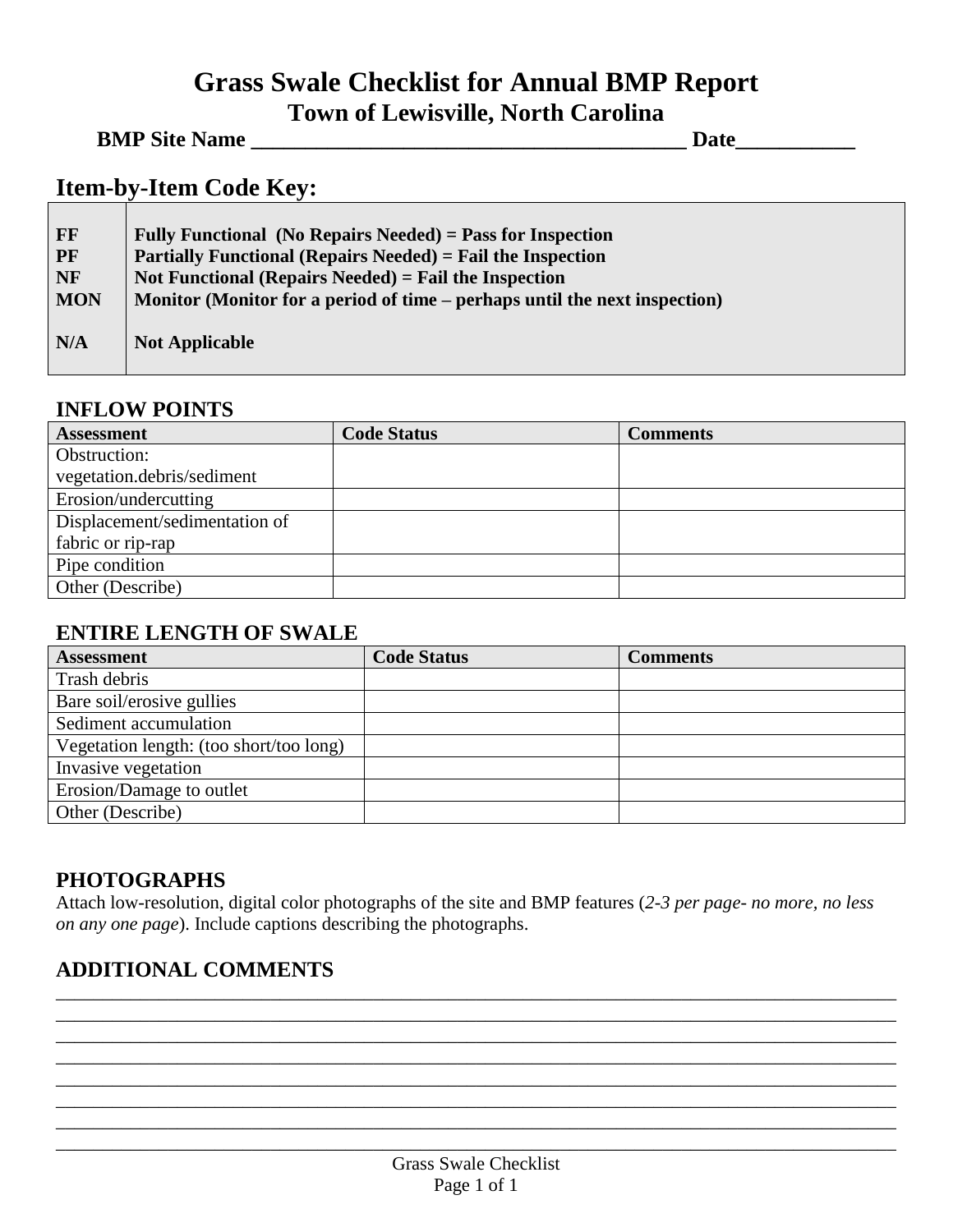# **Dry Pond Checklist for Annual BMP Report Town of Lewisville, North Carolina**

#### **BMP Site Name \_\_\_\_\_\_\_\_\_\_\_\_\_\_\_\_\_\_\_\_\_\_\_\_\_\_\_\_\_\_\_\_\_\_\_\_\_\_\_\_ Date\_\_\_\_\_\_\_\_\_\_\_**

## **Item-by-Item Code Key:**

| $\bf FF$   | Fully Functional (No Repairs Needed) = Pass for Inspection                 |
|------------|----------------------------------------------------------------------------|
| <b>PF</b>  | <b>Partially Functional (Repairs Needed) = Fail the Inspection</b>         |
| <b>NF</b>  | Not Functional (Repairs Needed) = Fail the Inspection                      |
| <b>MON</b> | Monitor (Monitor for a period of time – perhaps until the next inspection) |
| N/A        | <b>Not Applicable</b>                                                      |

#### **INFLOW POINTS**

| <b>Assessment</b>                       | <b>Code Status</b> | <b>Comments</b> |
|-----------------------------------------|--------------------|-----------------|
| Obstruction: vegetation.debris/sediment |                    |                 |
| Erosion/undercutting                    |                    |                 |
| Displacement/sedimentation of fabric    |                    |                 |
| or rip-rap                              |                    |                 |
| Pipe condition                          |                    |                 |
| Other (Describe)                        |                    |                 |

#### **FOREBAY (AS APPLICABLE)**

| <b>Assessment</b>                | <b>Code Status</b> | <b>Comments</b> |
|----------------------------------|--------------------|-----------------|
| Sediment/debris accumulation     |                    |                 |
| Bare soil/erosion on side slopes |                    |                 |
| Invasive vegetation              |                    |                 |
| Other (Describe)                 |                    |                 |

## **MAIN TREATMENT AREA**

| <b>Assessment</b>                          | <b>Code Status</b> | <b>Comments</b> |
|--------------------------------------------|--------------------|-----------------|
| Standing water $($ >5-days after storm $)$ |                    |                 |
| Sediment/debris accumulation               |                    |                 |
| Bare soil/erosion on side slopes           |                    |                 |
| Invasive vegetation                        |                    |                 |
| Side slopes maintained as                  |                    |                 |
| mowed/covered                              |                    |                 |
| Emergency spillway properly armored        |                    |                 |
| and free of woody vegetation               |                    |                 |
| Other (Describe)                           |                    |                 |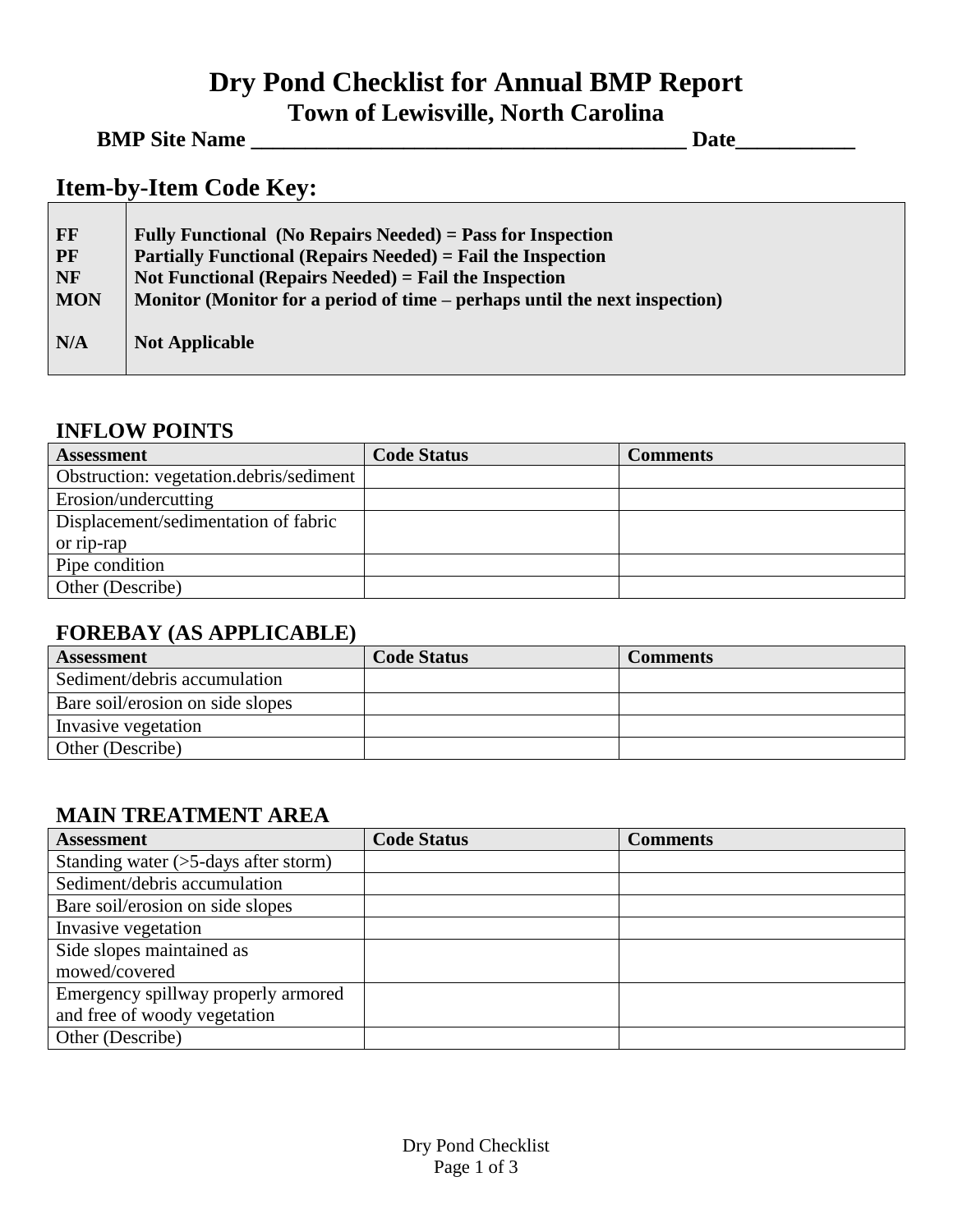# **Dry Pond Checklist for Annual BMP Report Town of Lewisville, North Carolina (Continued)**

| <b>BMP Site Name</b> |  |
|----------------------|--|
|                      |  |

## **Item-by-Item Code Key:**

| FF         | Fully Functional (No Repairs Needed) = Pass for Inspection                 |
|------------|----------------------------------------------------------------------------|
| <b>PF</b>  | <b>Partially Functional (Repairs Needed)</b> = Fail the Inspection         |
| <b>NF</b>  | Not Functional (Repairs Needed) = Fail the Inspection                      |
| <b>MON</b> | Monitor (Monitor for a period of time – perhaps until the next inspection) |
| N/A        | <b>Not Applicable</b>                                                      |

#### **EMBANKMENT**

| <b>Assessment</b>                               | <b>Code Status</b> | <b>Comments</b> |
|-------------------------------------------------|--------------------|-----------------|
| Bare soil, erosion, loss of dam                 |                    |                 |
| material                                        |                    |                 |
| Shrubs/trees present $($ >3 $^{\circ}$ tall $)$ |                    |                 |
| Animal burrows                                  |                    |                 |
| Grass cover is eroding/unhealthy                |                    |                 |
| Signs of seepage on downstream                  |                    |                 |
| face                                            |                    |                 |
| Other (Describe)                                |                    |                 |

*\* Note" It is recommended that shrubs/trees if present on the embankment be removed if greater than 3' tall*

#### **OUTLET DEVICE**

| <b>Assessment</b>                     | <b>Code Status</b> | <b>Comments</b> |
|---------------------------------------|--------------------|-----------------|
| Obstructed pipe, trash rack, or       |                    |                 |
| draw-down orfice                      |                    |                 |
| Erosion/undercutting                  |                    |                 |
| Joint failure/loss of joint material, |                    |                 |
| soil piping                           |                    |                 |
| Overall structural condition          |                    |                 |
| Sediment in Pipe                      |                    |                 |
| Displacement of fabric/rip-rap        |                    |                 |
|                                       |                    |                 |

*\* Note: It is recommended that the pond drain be exercised twice a year to prevent freezing*

#### **MISCELLANEOUS**

| <b>Assessment</b>               | <b>Code Status</b> | Comments |
|---------------------------------|--------------------|----------|
| Trash/debris                    |                    |          |
| Access                          |                    |          |
| Evidence of routine maintenance |                    |          |
| being performed?                |                    |          |
| Fence condition (if applicable) |                    |          |
| Other (Describe)                |                    |          |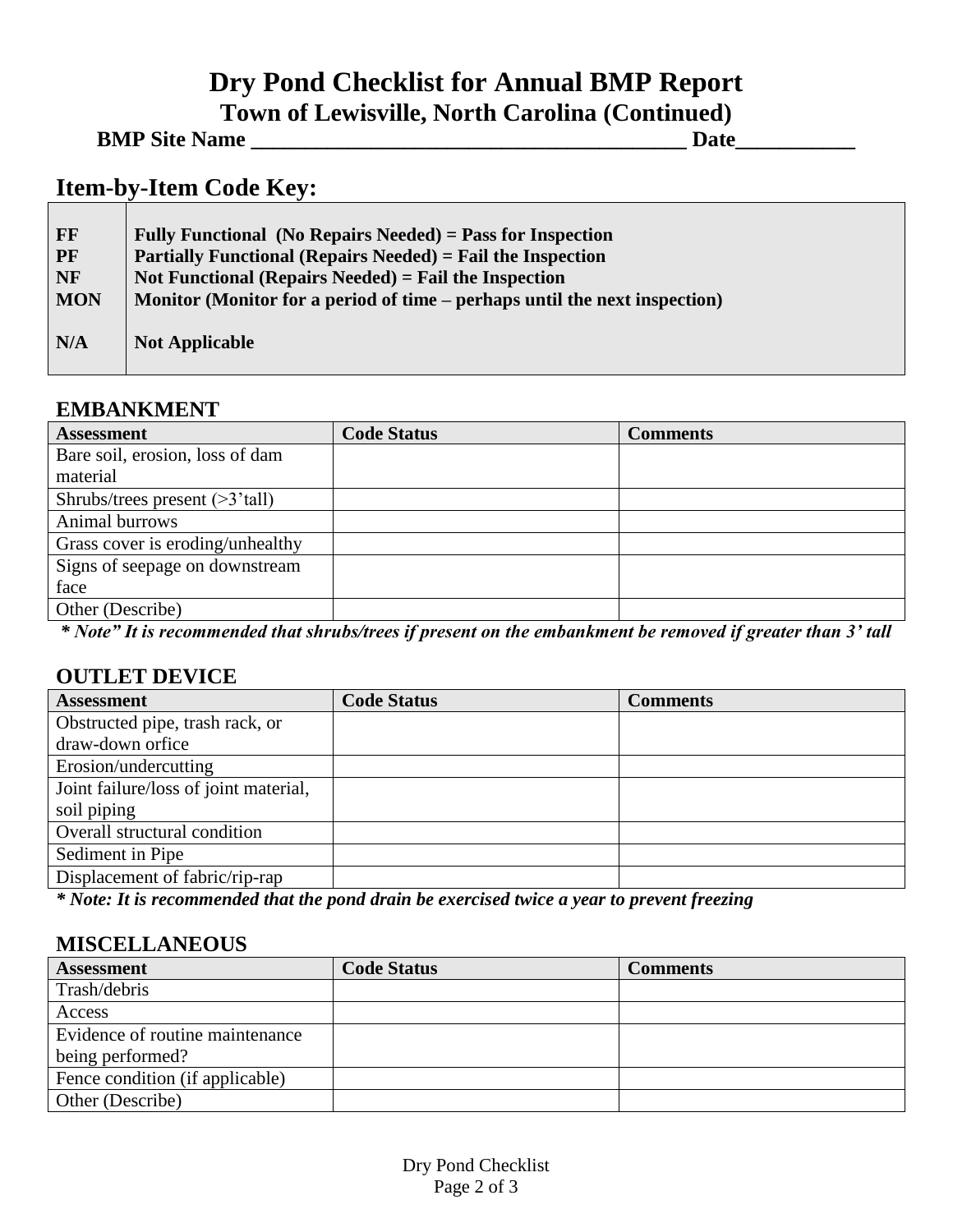# **Dry Pond Checklist for Annual BMP Report Town of Lewisville, North Carolina (Continued)**

**BMP Site Name \_\_\_\_\_\_\_\_\_\_\_\_\_\_\_\_\_\_\_\_\_\_\_\_\_\_\_\_\_\_\_\_\_\_\_\_\_\_\_\_ Date\_\_\_\_\_\_\_\_\_\_\_**

# **Item-by-Item Code Key:**

| FF                     | Fully Functional (No Repairs Needed) = Pass for Inspection                                                                    |
|------------------------|-------------------------------------------------------------------------------------------------------------------------------|
| <b>PF</b><br><b>NF</b> | <b>Partially Functional (Repairs Needed) = Fail the Inspection</b><br>Not Functional (Repairs Needed) $=$ Fail the Inspection |
| <b>MON</b>             | Monitor (Monitor for a period of time – perhaps until the next inspection)                                                    |
| N/A                    | <b>Not Applicable</b>                                                                                                         |

#### **PHOTOGRAPHS**

Attach low-resolution, digital color photographs of the site and BMP features (*2-3 per page- no more, no less on any one page*). Include captions describing the photographs.

\_\_\_\_\_\_\_\_\_\_\_\_\_\_\_\_\_\_\_\_\_\_\_\_\_\_\_\_\_\_\_\_\_\_\_\_\_\_\_\_\_\_\_\_\_\_\_\_\_\_\_\_\_\_\_\_\_\_\_\_\_\_\_\_\_\_\_\_\_\_\_\_\_\_\_\_\_\_\_\_\_\_\_\_\_\_\_\_\_\_ \_\_\_\_\_\_\_\_\_\_\_\_\_\_\_\_\_\_\_\_\_\_\_\_\_\_\_\_\_\_\_\_\_\_\_\_\_\_\_\_\_\_\_\_\_\_\_\_\_\_\_\_\_\_\_\_\_\_\_\_\_\_\_\_\_\_\_\_\_\_\_\_\_\_\_\_\_\_\_\_\_\_\_\_\_\_\_\_\_\_ \_\_\_\_\_\_\_\_\_\_\_\_\_\_\_\_\_\_\_\_\_\_\_\_\_\_\_\_\_\_\_\_\_\_\_\_\_\_\_\_\_\_\_\_\_\_\_\_\_\_\_\_\_\_\_\_\_\_\_\_\_\_\_\_\_\_\_\_\_\_\_\_\_\_\_\_\_\_\_\_\_\_\_\_\_\_\_\_\_\_ \_\_\_\_\_\_\_\_\_\_\_\_\_\_\_\_\_\_\_\_\_\_\_\_\_\_\_\_\_\_\_\_\_\_\_\_\_\_\_\_\_\_\_\_\_\_\_\_\_\_\_\_\_\_\_\_\_\_\_\_\_\_\_\_\_\_\_\_\_\_\_\_\_\_\_\_\_\_\_\_\_\_\_\_\_\_\_\_\_\_ \_\_\_\_\_\_\_\_\_\_\_\_\_\_\_\_\_\_\_\_\_\_\_\_\_\_\_\_\_\_\_\_\_\_\_\_\_\_\_\_\_\_\_\_\_\_\_\_\_\_\_\_\_\_\_\_\_\_\_\_\_\_\_\_\_\_\_\_\_\_\_\_\_\_\_\_\_\_\_\_\_\_\_\_\_\_\_\_\_\_ \_\_\_\_\_\_\_\_\_\_\_\_\_\_\_\_\_\_\_\_\_\_\_\_\_\_\_\_\_\_\_\_\_\_\_\_\_\_\_\_\_\_\_\_\_\_\_\_\_\_\_\_\_\_\_\_\_\_\_\_\_\_\_\_\_\_\_\_\_\_\_\_\_\_\_\_\_\_\_\_\_\_\_\_\_\_\_\_\_\_ \_\_\_\_\_\_\_\_\_\_\_\_\_\_\_\_\_\_\_\_\_\_\_\_\_\_\_\_\_\_\_\_\_\_\_\_\_\_\_\_\_\_\_\_\_\_\_\_\_\_\_\_\_\_\_\_\_\_\_\_\_\_\_\_\_\_\_\_\_\_\_\_\_\_\_\_\_\_\_\_\_\_\_\_\_\_\_\_\_\_ \_\_\_\_\_\_\_\_\_\_\_\_\_\_\_\_\_\_\_\_\_\_\_\_\_\_\_\_\_\_\_\_\_\_\_\_\_\_\_\_\_\_\_\_\_\_\_\_\_\_\_\_\_\_\_\_\_\_\_\_\_\_\_\_\_\_\_\_\_\_\_\_\_\_\_\_\_\_\_\_\_\_\_\_\_\_\_\_\_\_ \_\_\_\_\_\_\_\_\_\_\_\_\_\_\_\_\_\_\_\_\_\_\_\_\_\_\_\_\_\_\_\_\_\_\_\_\_\_\_\_\_\_\_\_\_\_\_\_\_\_\_\_\_\_\_\_\_\_\_\_\_\_\_\_\_\_\_\_\_\_\_\_\_\_\_\_\_\_\_\_\_\_\_\_\_\_\_\_\_\_ \_\_\_\_\_\_\_\_\_\_\_\_\_\_\_\_\_\_\_\_\_\_\_\_\_\_\_\_\_\_\_\_\_\_\_\_\_\_\_\_\_\_\_\_\_\_\_\_\_\_\_\_\_\_\_\_\_\_\_\_\_\_\_\_\_\_\_\_\_\_\_\_\_\_\_\_\_\_\_\_\_\_\_\_\_\_\_\_\_\_ \_\_\_\_\_\_\_\_\_\_\_\_\_\_\_\_\_\_\_\_\_\_\_\_\_\_\_\_\_\_\_\_\_\_\_\_\_\_\_\_\_\_\_\_\_\_\_\_\_\_\_\_\_\_\_\_\_\_\_\_\_\_\_\_\_\_\_\_\_\_\_\_\_\_\_\_\_\_\_\_\_\_\_\_\_\_\_\_\_\_ \_\_\_\_\_\_\_\_\_\_\_\_\_\_\_\_\_\_\_\_\_\_\_\_\_\_\_\_\_\_\_\_\_\_\_\_\_\_\_\_\_\_\_\_\_\_\_\_\_\_\_\_\_\_\_\_\_\_\_\_\_\_\_\_\_\_\_\_\_\_\_\_\_\_\_\_\_\_\_\_\_\_\_\_\_\_\_\_\_\_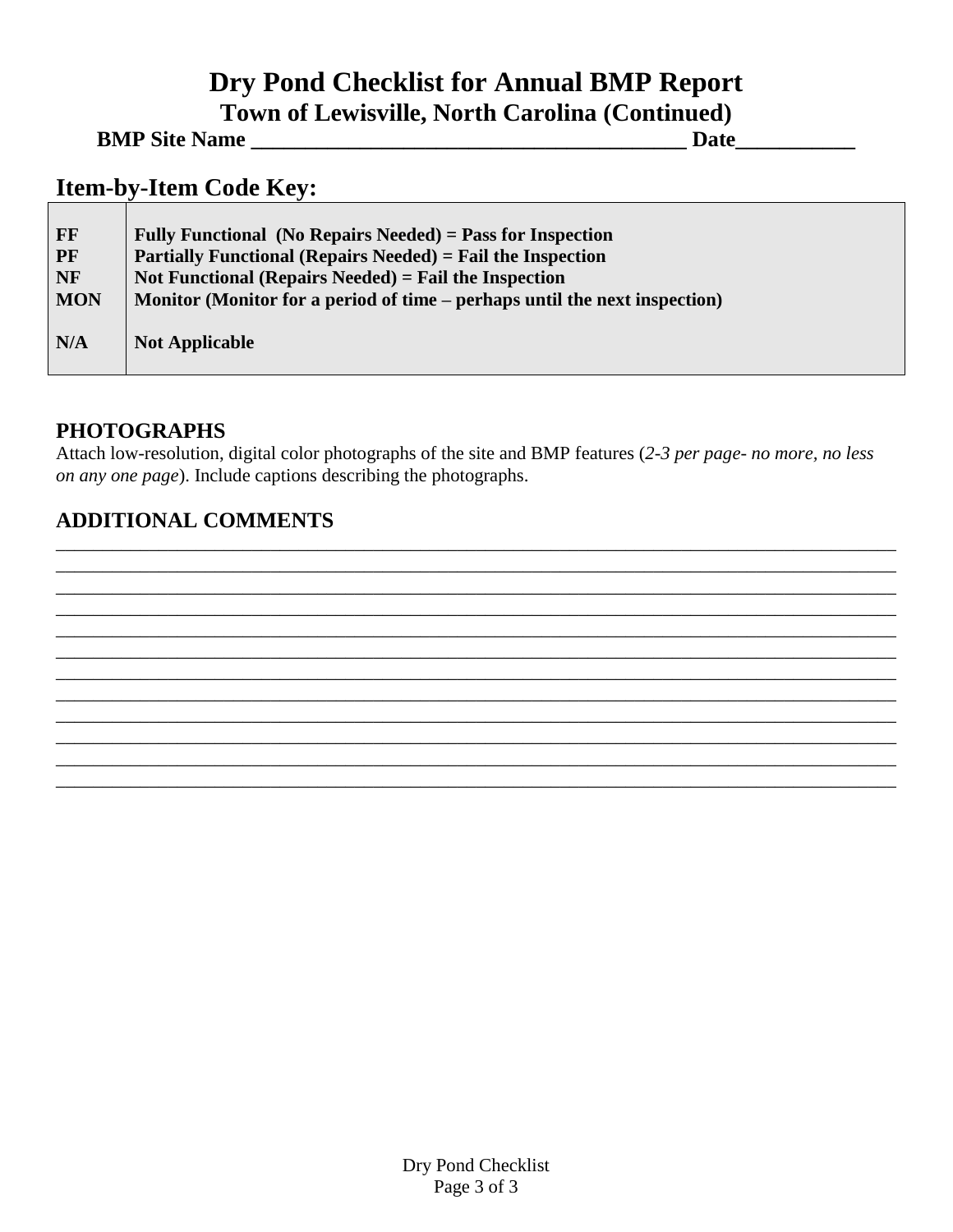# **Wet Pond Checklist for Annual BMP Report Town of Lewisville, North Carolina**

|              | <b>BMP Site Name</b>                                                                                               | Date |
|--------------|--------------------------------------------------------------------------------------------------------------------|------|
|              | <b>Item-by-Item Code Key:</b>                                                                                      |      |
|              |                                                                                                                    |      |
| FF           | Fully Functional (No Repairs Needed) = Pass for Inspection                                                         |      |
| $\mathbf{m}$ | $\mathbf{D}$ and $\mathbf{E}$ and $\mathbf{E}$ and $\mathbf{E}$ and $\mathbf{E}$ and $\mathbf{E}$ and $\mathbf{E}$ |      |

|            | $\mathbf{I}$ any 1 ancholism $\mathbf{I}$ to itepans freedom $\mathbf{I}$ and for impression |
|------------|----------------------------------------------------------------------------------------------|
| <b>PF</b>  | <b>Partially Functional (Repairs Needed)</b> = Fail the Inspection                           |
| NF         | Not Functional (Repairs Needed) $=$ Fail the Inspection                                      |
| <b>MON</b> | Monitor (Monitor for a period of time – perhaps until the next inspection)                   |
| N/A        | <b>Not Applicable</b>                                                                        |

#### **INFLOW POINTS**

| <b>Assessment</b>                       | <b>Code Status</b> | Comments |
|-----------------------------------------|--------------------|----------|
| Obstruction: vegetation.debris/sediment |                    |          |
| Erosion/undercutting                    |                    |          |
| Displacement/sedimentation of fabric    |                    |          |
| or rip-rap                              |                    |          |
| Pipe condition                          |                    |          |
| Other (Describe)                        |                    |          |

#### **FOREBAY (AS APPLICABLE)**

| <b>Assessment</b>                | <b>Code Status</b> | <b>Comments</b> |
|----------------------------------|--------------------|-----------------|
| Sediment/debris accumulation     |                    |                 |
| Bare soil/erosion on side slopes |                    |                 |
| Invasive vegetation              |                    |                 |
| Other (Describe)                 |                    |                 |

#### **MAIN POND POOL AREA**

| <b>Assessment</b>                        | <b>Code Status</b> | <b>Comments</b> |
|------------------------------------------|--------------------|-----------------|
| Visible pollution/muddiness of water     |                    |                 |
| quality,                                 |                    |                 |
| Sediment accumulation                    |                    |                 |
| Trash accumulation                       |                    |                 |
| Is vegetative shelf thriving? *          |                    |                 |
| Invasive vegetation $(\%)$ *             |                    |                 |
| Algae cover $(\%)$ *                     |                    |                 |
| Bare soil/erosion on side slopes         |                    |                 |
| Side slopes maintained as                |                    |                 |
| mowed/covered                            |                    |                 |
| Emergency spillway properly armored      |                    |                 |
| and free of woody vegetation             |                    |                 |
| Water level returns to normal pool       |                    |                 |
| elevation (>5-days after rainfall event) |                    |                 |
| Other (Describe)                         |                    |                 |

*\* Note: Replace such plants as necessary per original approved construction plans*

*\* Invasive vegetation should be no greater than 5% of surface area*

*\* If algae is predominant, rectify prior to passing inspection*

Wet Pond Checklist

Page 1 of 3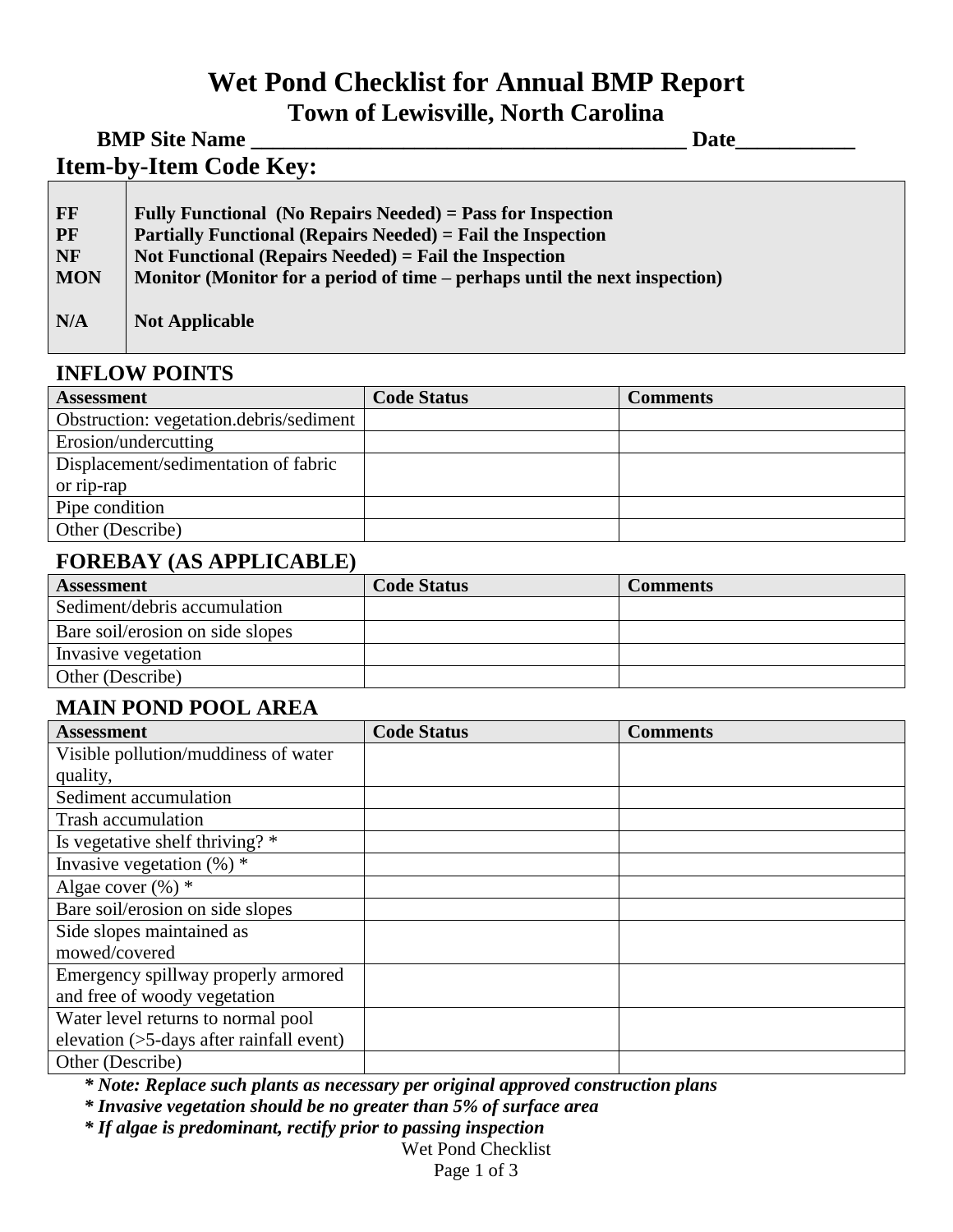# **Wet Pond Checklist for Annual BMP Report Town of Lewisville, North Carolina (Continued)**

| <b>BMP Site Name</b> | Date |  |
|----------------------|------|--|
|----------------------|------|--|

# **Item-by-Item Code Key:**

| FF         | Fully Functional (No Repairs Needed) = Pass for Inspection                 |
|------------|----------------------------------------------------------------------------|
| PF         | <b>Partially Functional (Repairs Needed) = Fail the Inspection</b>         |
| <b>NF</b>  | Not Functional (Repairs Needed) = Fail the Inspection                      |
| <b>MON</b> | Monitor (Monitor for a period of time – perhaps until the next inspection) |
| N/A        | <b>Not Applicable</b>                                                      |

## **EMBANKMENT**

| <b>Assessment</b>                          | <b>Code Status</b> | <b>Comments</b> |
|--------------------------------------------|--------------------|-----------------|
| Bare soil, erosion, loss of dam            |                    |                 |
| material                                   |                    |                 |
| Shrubs/trees present $($ >3'tall $)$ *     |                    |                 |
| Animal burrows                             |                    |                 |
| Grass cover is eroding/unhealthy           |                    |                 |
| Signs of seepage on downstream             |                    |                 |
| face                                       |                    |                 |
| Signs of structural failure: <i>i.e.</i> , |                    |                 |
| horizontal/vertical cracks                 |                    |                 |
| Upslope, top, and downslope                |                    |                 |
| maintained as mowed                        |                    |                 |
| Condition of soil on dam: bare             |                    |                 |
| spots or loss of dam material?             |                    |                 |
| Other (Describe)                           |                    |                 |

*\* Note: It is recommended that a dam specialist be consulted regarding established trees growing on a dam. Owner may choose to leave trees provided they are not adversely affecting BMP functionality or creating a hazardous condition (via roots. However, the Town assumes no liability for any damage caused by remaining trees on the dam.* 

## **OUTLET DEVICE**

| <b>Assessment</b>                     | <b>Code Status</b> | <b>Comments</b> |
|---------------------------------------|--------------------|-----------------|
| Obstructed pipe, trash rack, or       |                    |                 |
| draw-down orfice                      |                    |                 |
| Erosion/undercutting                  |                    |                 |
| Joint failure/loss of joint material, |                    |                 |
| soil piping                           |                    |                 |
| Overall structural condition          |                    |                 |
| Leaking devices                       |                    |                 |
| Sediment in Pipe                      |                    |                 |
| Displacement of fabric/rip-rap        |                    |                 |
| Other (Describe)                      |                    |                 |

*\* Note: It is recommended that the pond drain be exercised twice a year to prevent freezing*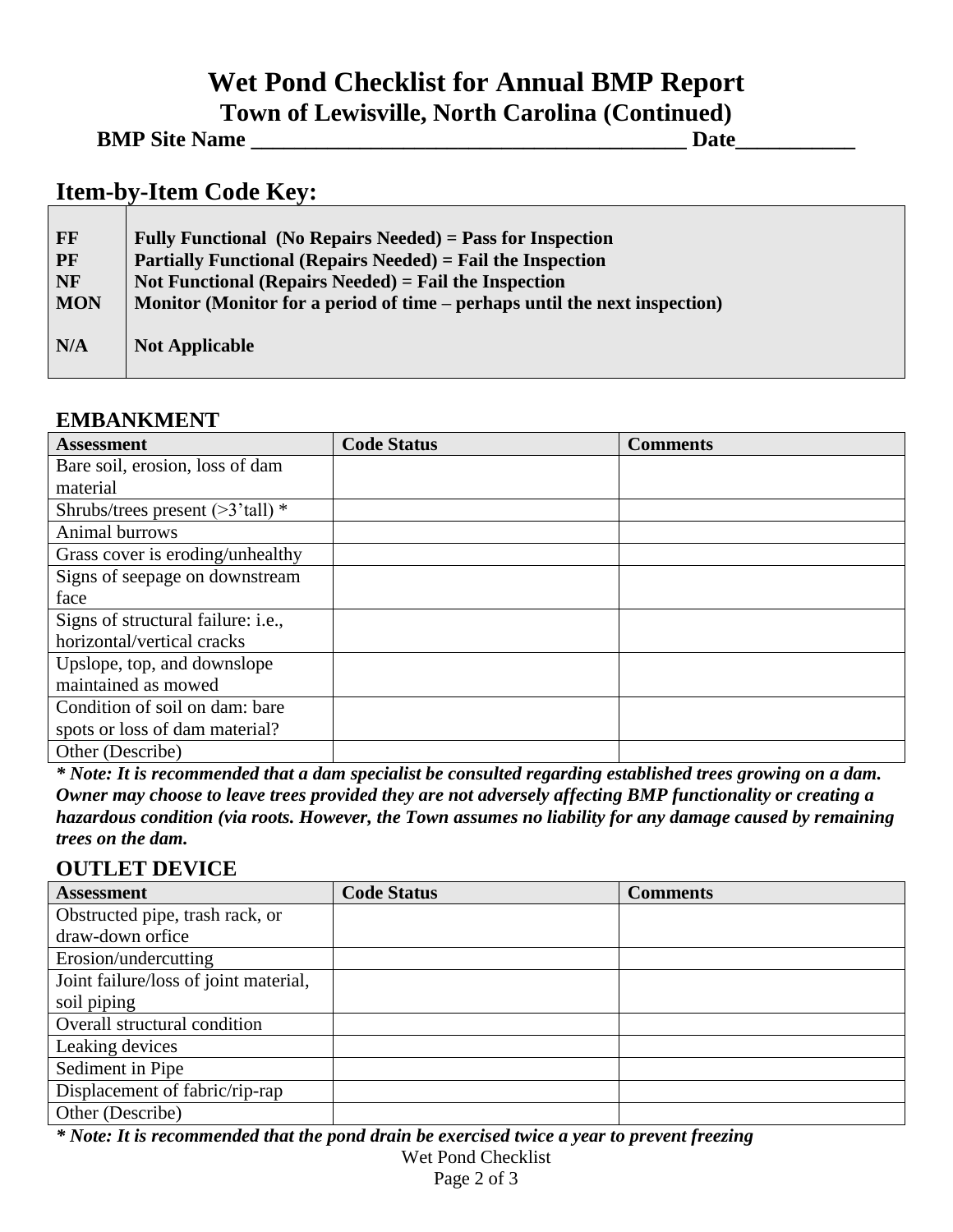# **Wet Pond Checklist for Annual BMP Report Town of Lewisville, North Carolina (Continued)**

| <b>BMP Site Name</b> | Date |
|----------------------|------|
|----------------------|------|

# **Item-by-Item Code Key:**

| FF         | Fully Functional (No Repairs Needed) = Pass for Inspection                 |
|------------|----------------------------------------------------------------------------|
| PF         | Partially Functional (Repairs Needed) = Fail the Inspection                |
| NF         | Not Functional (Repairs Needed) $=$ Fail the Inspection                    |
| <b>MON</b> | Monitor (Monitor for a period of time – perhaps until the next inspection) |
| N/A        | <b>Not Applicable</b>                                                      |

#### **MISCELLANEOUS**

| <b>Assessment</b>               | <b>Code Status</b> | Comments |
|---------------------------------|--------------------|----------|
| Trash/debris                    |                    |          |
| Access                          |                    |          |
| Evidence of routine maintenance |                    |          |
| being performed?                |                    |          |
| Fence condition (if applicable) |                    |          |
| Other (Describe)                |                    |          |

#### **PHOTOGRAPHS**

Attach low-resolution, digital color photographs of the site and BMP features (*2-3 per page- no more, no less on any one page*). Include captions describing the photographs.

\_\_\_\_\_\_\_\_\_\_\_\_\_\_\_\_\_\_\_\_\_\_\_\_\_\_\_\_\_\_\_\_\_\_\_\_\_\_\_\_\_\_\_\_\_\_\_\_\_\_\_\_\_\_\_\_\_\_\_\_\_\_\_\_\_\_\_\_\_\_\_\_\_\_\_\_\_\_\_\_\_\_\_\_\_\_\_\_\_\_ \_\_\_\_\_\_\_\_\_\_\_\_\_\_\_\_\_\_\_\_\_\_\_\_\_\_\_\_\_\_\_\_\_\_\_\_\_\_\_\_\_\_\_\_\_\_\_\_\_\_\_\_\_\_\_\_\_\_\_\_\_\_\_\_\_\_\_\_\_\_\_\_\_\_\_\_\_\_\_\_\_\_\_\_\_\_\_\_\_\_ \_\_\_\_\_\_\_\_\_\_\_\_\_\_\_\_\_\_\_\_\_\_\_\_\_\_\_\_\_\_\_\_\_\_\_\_\_\_\_\_\_\_\_\_\_\_\_\_\_\_\_\_\_\_\_\_\_\_\_\_\_\_\_\_\_\_\_\_\_\_\_\_\_\_\_\_\_\_\_\_\_\_\_\_\_\_\_\_\_\_ \_\_\_\_\_\_\_\_\_\_\_\_\_\_\_\_\_\_\_\_\_\_\_\_\_\_\_\_\_\_\_\_\_\_\_\_\_\_\_\_\_\_\_\_\_\_\_\_\_\_\_\_\_\_\_\_\_\_\_\_\_\_\_\_\_\_\_\_\_\_\_\_\_\_\_\_\_\_\_\_\_\_\_\_\_\_\_\_\_\_ \_\_\_\_\_\_\_\_\_\_\_\_\_\_\_\_\_\_\_\_\_\_\_\_\_\_\_\_\_\_\_\_\_\_\_\_\_\_\_\_\_\_\_\_\_\_\_\_\_\_\_\_\_\_\_\_\_\_\_\_\_\_\_\_\_\_\_\_\_\_\_\_\_\_\_\_\_\_\_\_\_\_\_\_\_\_\_\_\_\_ \_\_\_\_\_\_\_\_\_\_\_\_\_\_\_\_\_\_\_\_\_\_\_\_\_\_\_\_\_\_\_\_\_\_\_\_\_\_\_\_\_\_\_\_\_\_\_\_\_\_\_\_\_\_\_\_\_\_\_\_\_\_\_\_\_\_\_\_\_\_\_\_\_\_\_\_\_\_\_\_\_\_\_\_\_\_\_\_\_\_ \_\_\_\_\_\_\_\_\_\_\_\_\_\_\_\_\_\_\_\_\_\_\_\_\_\_\_\_\_\_\_\_\_\_\_\_\_\_\_\_\_\_\_\_\_\_\_\_\_\_\_\_\_\_\_\_\_\_\_\_\_\_\_\_\_\_\_\_\_\_\_\_\_\_\_\_\_\_\_\_\_\_\_\_\_\_\_\_\_\_ \_\_\_\_\_\_\_\_\_\_\_\_\_\_\_\_\_\_\_\_\_\_\_\_\_\_\_\_\_\_\_\_\_\_\_\_\_\_\_\_\_\_\_\_\_\_\_\_\_\_\_\_\_\_\_\_\_\_\_\_\_\_\_\_\_\_\_\_\_\_\_\_\_\_\_\_\_\_\_\_\_\_\_\_\_\_\_\_\_\_ \_\_\_\_\_\_\_\_\_\_\_\_\_\_\_\_\_\_\_\_\_\_\_\_\_\_\_\_\_\_\_\_\_\_\_\_\_\_\_\_\_\_\_\_\_\_\_\_\_\_\_\_\_\_\_\_\_\_\_\_\_\_\_\_\_\_\_\_\_\_\_\_\_\_\_\_\_\_\_\_\_\_\_\_\_\_\_\_\_\_ \_\_\_\_\_\_\_\_\_\_\_\_\_\_\_\_\_\_\_\_\_\_\_\_\_\_\_\_\_\_\_\_\_\_\_\_\_\_\_\_\_\_\_\_\_\_\_\_\_\_\_\_\_\_\_\_\_\_\_\_\_\_\_\_\_\_\_\_\_\_\_\_\_\_\_\_\_\_\_\_\_\_\_\_\_\_\_\_\_\_ \_\_\_\_\_\_\_\_\_\_\_\_\_\_\_\_\_\_\_\_\_\_\_\_\_\_\_\_\_\_\_\_\_\_\_\_\_\_\_\_\_\_\_\_\_\_\_\_\_\_\_\_\_\_\_\_\_\_\_\_\_\_\_\_\_\_\_\_\_\_\_\_\_\_\_\_\_\_\_\_\_\_\_\_\_\_\_\_\_\_ \_\_\_\_\_\_\_\_\_\_\_\_\_\_\_\_\_\_\_\_\_\_\_\_\_\_\_\_\_\_\_\_\_\_\_\_\_\_\_\_\_\_\_\_\_\_\_\_\_\_\_\_\_\_\_\_\_\_\_\_\_\_\_\_\_\_\_\_\_\_\_\_\_\_\_\_\_\_\_\_\_\_\_\_\_\_\_\_\_\_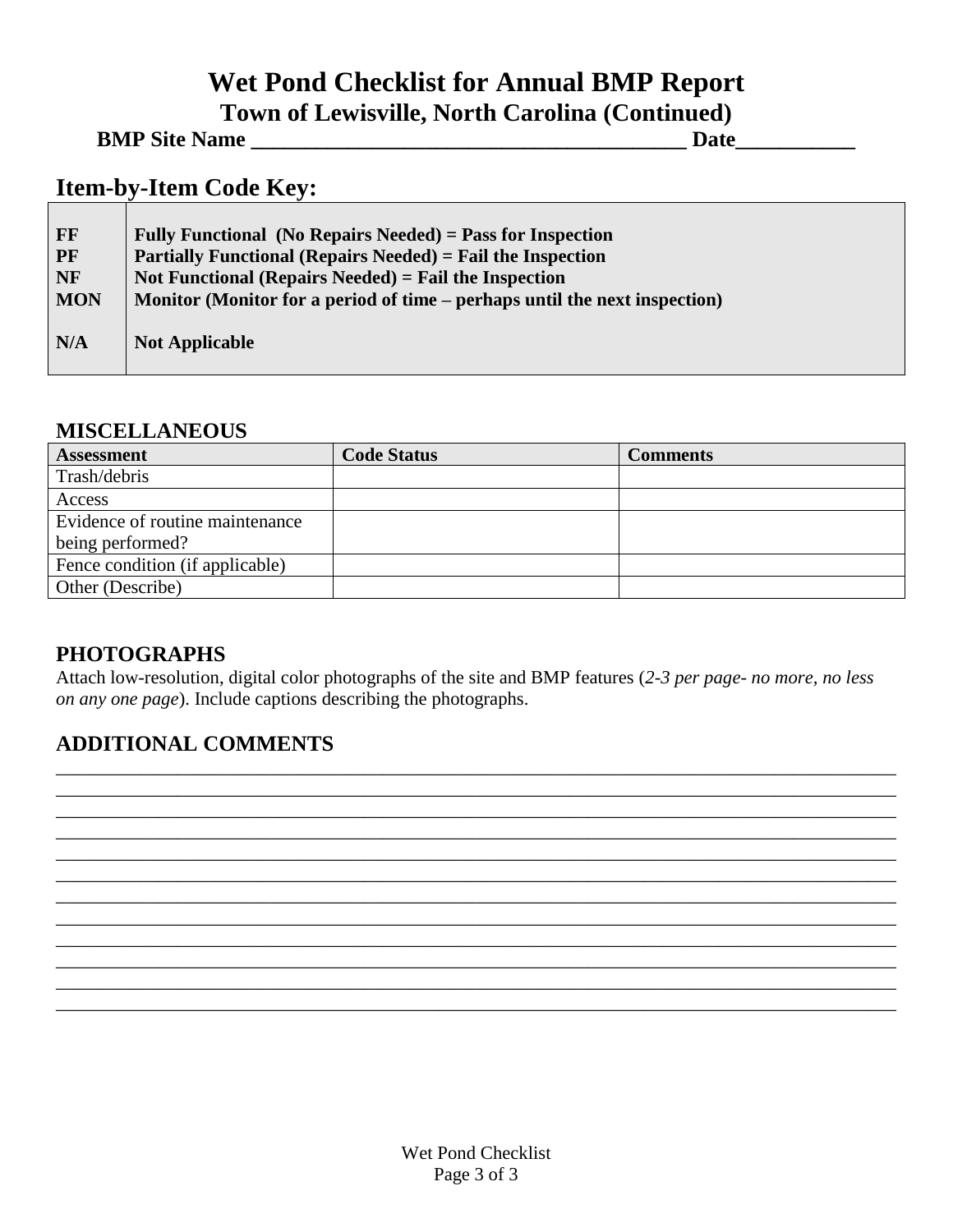# **Constructed Wetland Checklist for Annual BMP Report Town of Lewisville, North Carolina**

<u> 1989 - Johann Barbara, martxa alemani</u>ar a

# **BMP Site Name \_\_\_\_\_\_\_\_\_\_\_\_\_\_\_\_\_\_\_\_\_\_\_\_\_\_\_\_\_\_\_\_\_\_\_\_\_\_\_\_ Date\_\_\_\_\_\_\_\_\_\_\_**

# **Item-by-Item Code Key:**

| <b>FF</b>  | Fully Functional (No Repairs Needed) = Pass for Inspection                 |
|------------|----------------------------------------------------------------------------|
| <b>PF</b>  | <b>Partially Functional (Repairs Needed) = Fail the Inspection</b>         |
| <b>NF</b>  | Not Functional (Repairs Needed) $=$ Fail the Inspection                    |
| <b>MON</b> | Monitor (Monitor for a period of time – perhaps until the next inspection) |
| N/A        | <b>Not Applicable</b>                                                      |

#### **INFLOW POINTS**

| <b>Assessment</b>                       | <b>Code Status</b> | <b>Comments</b> |
|-----------------------------------------|--------------------|-----------------|
| Obstruction: vegetation.debris/sediment |                    |                 |
| Erosion/undercutting                    |                    |                 |
| Displacement/sedimentation of fabric    |                    |                 |
| or rip-rap                              |                    |                 |
| Pipe condition                          |                    |                 |
| Other (Describe)                        |                    |                 |

### **FOREBAY/DEEP POOL AT OUTLET STRUCTURE**

| <b>Assessment</b>                | <b>Code Status</b> | Comments |
|----------------------------------|--------------------|----------|
| Sediment/debris accumulation     |                    |          |
| Bare soil/erosion on side slopes |                    |          |
| <b>Invasive Vegetation</b>       |                    |          |
| Side slopes maintained/mowed     |                    |          |
| Other (Describe)                 |                    |          |

## **MAIN TREATMENT AREA**

| <b>Assessment</b>                              | <b>Code Status</b> | <b>Comments</b> |
|------------------------------------------------|--------------------|-----------------|
| Returns to permanent pool elevation            |                    |                 |
| $($ >5-days after storm $)$                    |                    |                 |
| Sediment/debris accumulation                   |                    |                 |
| Plants are dead, diseased, or dying            |                    |                 |
| (Replace such plants as necessary per original |                    |                 |
| approved construction plans)                   |                    |                 |
| Side slopes maintained as mowed                |                    |                 |
| Bare soil/erosion on side slopes               |                    |                 |
| Invasive vegetation $(\%)$                     |                    |                 |
| Algae cover $(\%)$                             |                    |                 |
| Emergency spillway properly armored            |                    |                 |
| and free of woody vegetation                   |                    |                 |
| Other (Describe)                               |                    |                 |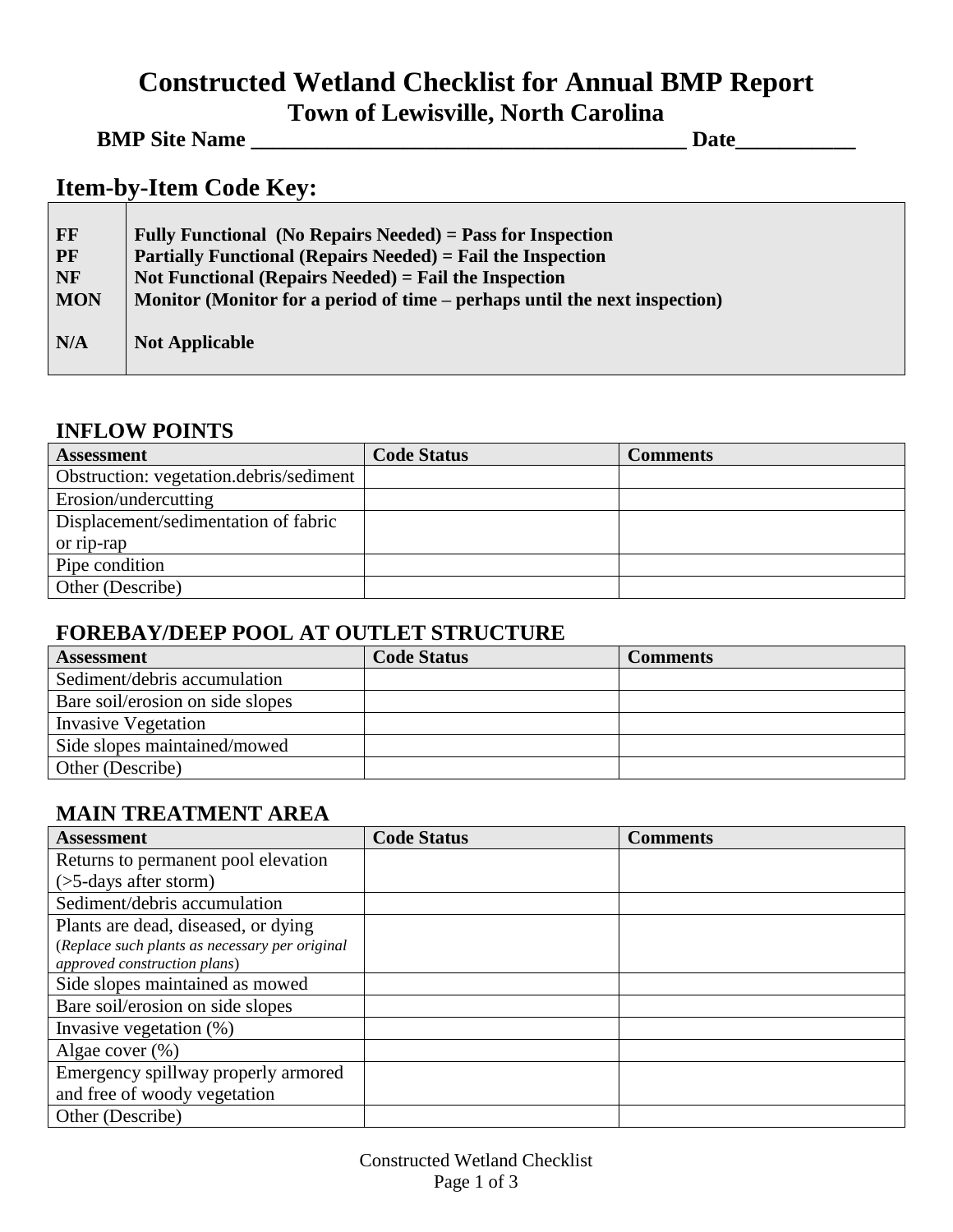# **Constructed Wetland Checklist for Annual BMP Report Town of Lewisville, North Carolina (Continued)**

**BMP Site Name \_\_\_\_\_\_\_\_\_\_\_\_\_\_\_\_\_\_\_\_\_\_\_\_\_\_\_\_\_\_\_\_\_\_\_\_\_\_\_\_ Date\_\_\_\_\_\_\_\_\_\_\_**

# **Item-by-Item Code Key:**

| <b>FF</b>  | Fully Functional (No Repairs Needed) = Pass for Inspection                 |
|------------|----------------------------------------------------------------------------|
| <b>PF</b>  | <b>Partially Functional (Repairs Needed)</b> = Fail the Inspection         |
| <b>NF</b>  | Not Functional (Repairs Needed) $=$ Fail the Inspection                    |
| <b>MON</b> | Monitor (Monitor for a period of time – perhaps until the next inspection) |
| N/A        | <b>Not Applicable</b>                                                      |

#### **EMBANKMENT**

| <b>Assessment</b>                      | <b>Code Status</b> | <b>Comments</b> |
|----------------------------------------|--------------------|-----------------|
| Bare soil/erosion/loss of dam material |                    |                 |
| Shrubs/trees present                   |                    |                 |
| Animal burrows                         |                    |                 |
| Signs of structural failure: i.e.,     |                    |                 |
| horizontal or vertical cracks          |                    |                 |
| Upslope, top, and downslope            |                    |                 |
| maintained as mowed                    |                    |                 |
| Other (Describe)                       |                    |                 |

## **OUTLET DEVICE**

| <b>Assessment</b>                         | <b>Code Status</b> | <b>Comments</b> |
|-------------------------------------------|--------------------|-----------------|
| Obstruction: vegetation/debris/sediment   |                    |                 |
| Erosion/undercutting                      |                    |                 |
| Joint failure/loss of joint material/soil |                    |                 |
| piping                                    |                    |                 |
| Leaking device                            |                    |                 |
| <b>Structural Condition</b>               |                    |                 |
| Sediment in Pipe                          |                    |                 |
| Displacement of fabric/rip-rap            |                    |                 |
| Other (Describe)                          |                    |                 |

*\* = It is recommended that the pond drain be exercised twice a year to prevent freezing*

#### **MISCELLANEOUS**

| <b>Assessment</b>                     | <b>Code Status</b> | <b>Comments</b> |
|---------------------------------------|--------------------|-----------------|
| Trash/debris                          |                    |                 |
| Access                                |                    |                 |
| Evidence of routine maintenance being |                    |                 |
| performed?                            |                    |                 |
| Fence condition (if applicable)       |                    |                 |
| Other (Describe)                      |                    |                 |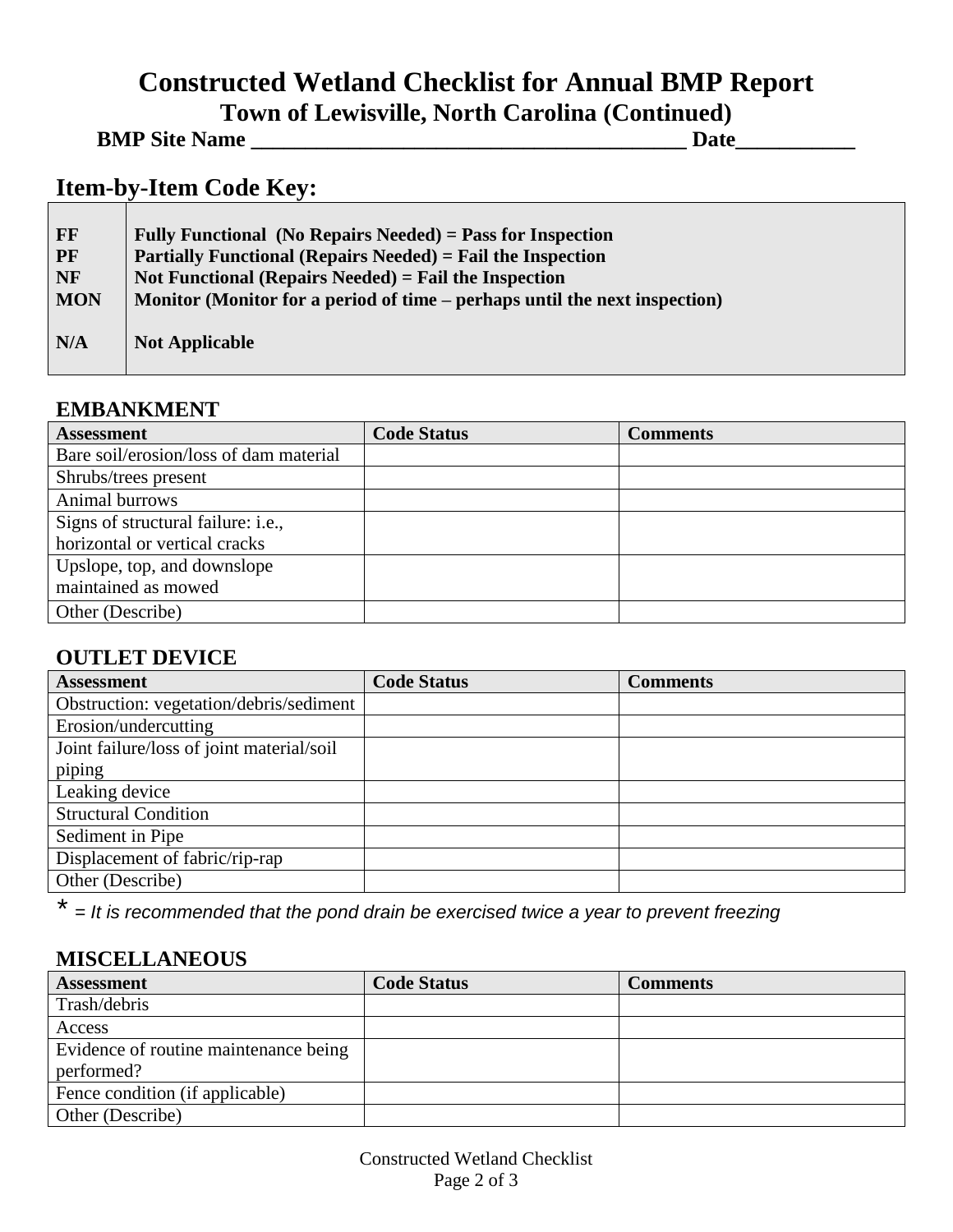# **Constructed Wetland Checklist for Annual BMP Report Town of Lewisville, North Carolina (Continued)**

**BMP Site Name \_\_\_\_\_\_\_\_\_\_\_\_\_\_\_\_\_\_\_\_\_\_\_\_\_\_\_\_\_\_\_\_\_\_\_\_\_\_\_\_ Date\_\_\_\_\_\_\_\_\_\_\_**

## **Item-by-Item Code Key:**

| FF<br>PF<br><b>NF</b> | Fully Functional (No Repairs Needed) = Pass for Inspection<br><b>Partially Functional (Repairs Needed)</b> = Fail the Inspection<br>Not Functional (Repairs Needed) $=$ Fail the Inspection |
|-----------------------|---------------------------------------------------------------------------------------------------------------------------------------------------------------------------------------------|
| <b>MON</b>            | Monitor (Monitor for a period of time – perhaps until the next inspection)                                                                                                                  |
| N/A                   | <b>Not Applicable</b>                                                                                                                                                                       |

#### **PHOTOGRAPHS**

Attach low-resolution, digital color photographs of the site and BMP features (*2-3 per page- no more, no less on any one page*). Include captions describing the photographs.

\_\_\_\_\_\_\_\_\_\_\_\_\_\_\_\_\_\_\_\_\_\_\_\_\_\_\_\_\_\_\_\_\_\_\_\_\_\_\_\_\_\_\_\_\_\_\_\_\_\_\_\_\_\_\_\_\_\_\_\_\_\_\_\_\_\_\_\_\_\_\_\_\_\_\_\_\_\_\_\_\_\_\_\_\_\_\_\_\_\_ \_\_\_\_\_\_\_\_\_\_\_\_\_\_\_\_\_\_\_\_\_\_\_\_\_\_\_\_\_\_\_\_\_\_\_\_\_\_\_\_\_\_\_\_\_\_\_\_\_\_\_\_\_\_\_\_\_\_\_\_\_\_\_\_\_\_\_\_\_\_\_\_\_\_\_\_\_\_\_\_\_\_\_\_\_\_\_\_\_\_ \_\_\_\_\_\_\_\_\_\_\_\_\_\_\_\_\_\_\_\_\_\_\_\_\_\_\_\_\_\_\_\_\_\_\_\_\_\_\_\_\_\_\_\_\_\_\_\_\_\_\_\_\_\_\_\_\_\_\_\_\_\_\_\_\_\_\_\_\_\_\_\_\_\_\_\_\_\_\_\_\_\_\_\_\_\_\_\_\_\_ \_\_\_\_\_\_\_\_\_\_\_\_\_\_\_\_\_\_\_\_\_\_\_\_\_\_\_\_\_\_\_\_\_\_\_\_\_\_\_\_\_\_\_\_\_\_\_\_\_\_\_\_\_\_\_\_\_\_\_\_\_\_\_\_\_\_\_\_\_\_\_\_\_\_\_\_\_\_\_\_\_\_\_\_\_\_\_\_\_\_ \_\_\_\_\_\_\_\_\_\_\_\_\_\_\_\_\_\_\_\_\_\_\_\_\_\_\_\_\_\_\_\_\_\_\_\_\_\_\_\_\_\_\_\_\_\_\_\_\_\_\_\_\_\_\_\_\_\_\_\_\_\_\_\_\_\_\_\_\_\_\_\_\_\_\_\_\_\_\_\_\_\_\_\_\_\_\_\_\_\_ \_\_\_\_\_\_\_\_\_\_\_\_\_\_\_\_\_\_\_\_\_\_\_\_\_\_\_\_\_\_\_\_\_\_\_\_\_\_\_\_\_\_\_\_\_\_\_\_\_\_\_\_\_\_\_\_\_\_\_\_\_\_\_\_\_\_\_\_\_\_\_\_\_\_\_\_\_\_\_\_\_\_\_\_\_\_\_\_\_\_ \_\_\_\_\_\_\_\_\_\_\_\_\_\_\_\_\_\_\_\_\_\_\_\_\_\_\_\_\_\_\_\_\_\_\_\_\_\_\_\_\_\_\_\_\_\_\_\_\_\_\_\_\_\_\_\_\_\_\_\_\_\_\_\_\_\_\_\_\_\_\_\_\_\_\_\_\_\_\_\_\_\_\_\_\_\_\_\_\_\_ \_\_\_\_\_\_\_\_\_\_\_\_\_\_\_\_\_\_\_\_\_\_\_\_\_\_\_\_\_\_\_\_\_\_\_\_\_\_\_\_\_\_\_\_\_\_\_\_\_\_\_\_\_\_\_\_\_\_\_\_\_\_\_\_\_\_\_\_\_\_\_\_\_\_\_\_\_\_\_\_\_\_\_\_\_\_\_\_\_\_ \_\_\_\_\_\_\_\_\_\_\_\_\_\_\_\_\_\_\_\_\_\_\_\_\_\_\_\_\_\_\_\_\_\_\_\_\_\_\_\_\_\_\_\_\_\_\_\_\_\_\_\_\_\_\_\_\_\_\_\_\_\_\_\_\_\_\_\_\_\_\_\_\_\_\_\_\_\_\_\_\_\_\_\_\_\_\_\_\_\_ \_\_\_\_\_\_\_\_\_\_\_\_\_\_\_\_\_\_\_\_\_\_\_\_\_\_\_\_\_\_\_\_\_\_\_\_\_\_\_\_\_\_\_\_\_\_\_\_\_\_\_\_\_\_\_\_\_\_\_\_\_\_\_\_\_\_\_\_\_\_\_\_\_\_\_\_\_\_\_\_\_\_\_\_\_\_\_\_\_\_ \_\_\_\_\_\_\_\_\_\_\_\_\_\_\_\_\_\_\_\_\_\_\_\_\_\_\_\_\_\_\_\_\_\_\_\_\_\_\_\_\_\_\_\_\_\_\_\_\_\_\_\_\_\_\_\_\_\_\_\_\_\_\_\_\_\_\_\_\_\_\_\_\_\_\_\_\_\_\_\_\_\_\_\_\_\_\_\_\_\_ \_\_\_\_\_\_\_\_\_\_\_\_\_\_\_\_\_\_\_\_\_\_\_\_\_\_\_\_\_\_\_\_\_\_\_\_\_\_\_\_\_\_\_\_\_\_\_\_\_\_\_\_\_\_\_\_\_\_\_\_\_\_\_\_\_\_\_\_\_\_\_\_\_\_\_\_\_\_\_\_\_\_\_\_\_\_\_\_\_\_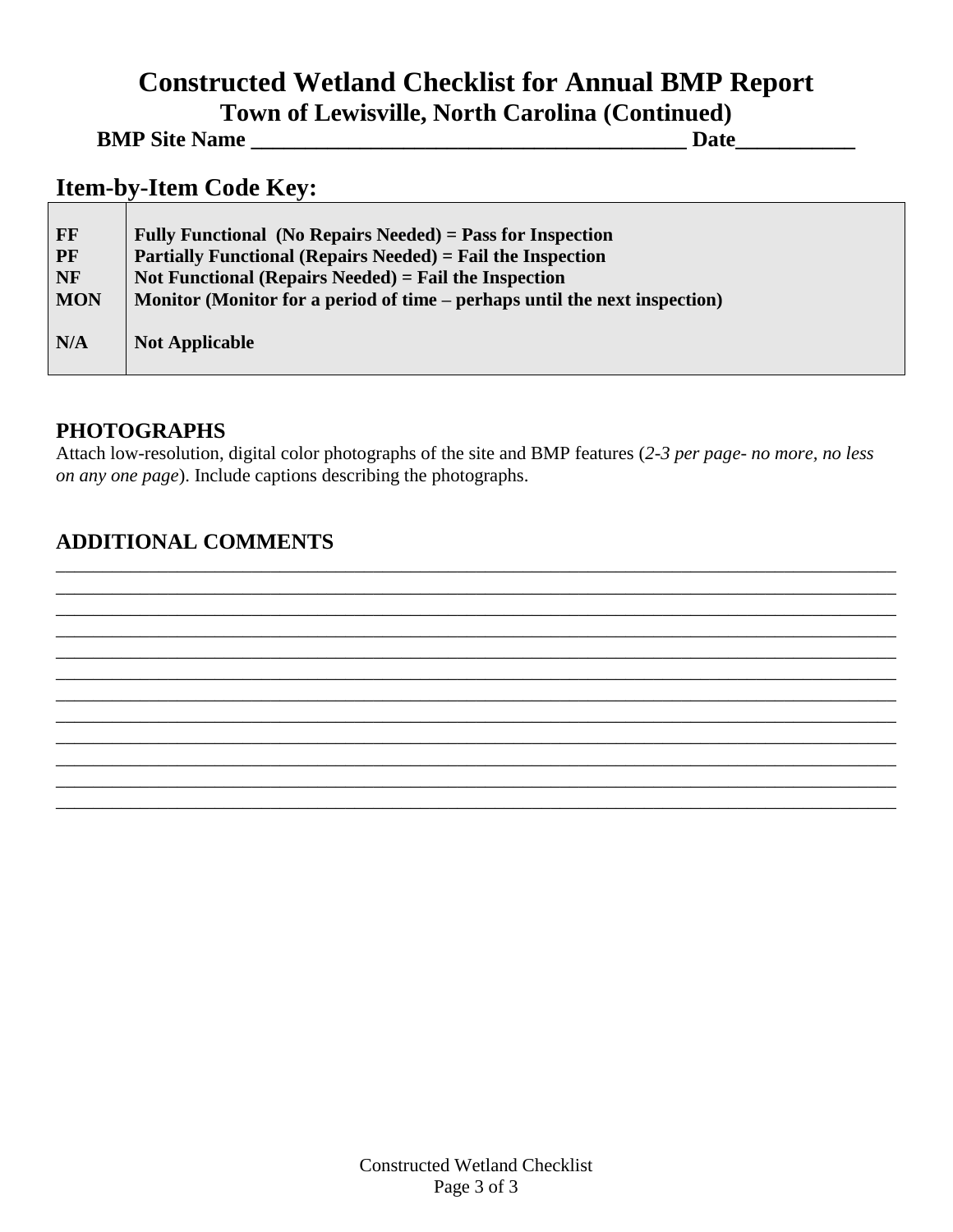# **Bio-retention Area Checklist for Annual BMP Report Town of Lewisville, North Carolina (Continued)**

| <b>BMP Site Name</b> | <b>Date</b> |  |
|----------------------|-------------|--|
|                      |             |  |

# **Item-by-Item Code Key:**

| FF<br><b>PF</b><br><b>NF</b> | Fully Functional (No Repairs Needed) = Pass for Inspection<br><b>Partially Functional (Repairs Needed)</b> = Fail the Inspection<br>Not Functional (Repairs Needed) $=$ Fail the Inspection |
|------------------------------|---------------------------------------------------------------------------------------------------------------------------------------------------------------------------------------------|
| <b>MON</b>                   | Monitor (Monitor for a period of time – perhaps until the next inspection)                                                                                                                  |
| N/A                          | <b>Not Applicable</b>                                                                                                                                                                       |

#### **INFLOW POINTS**

| <b>Assessment</b>                       | <b>Code Status</b> | <b>Comments</b> |
|-----------------------------------------|--------------------|-----------------|
| Obstruction: vegetation/debris/sediment |                    |                 |
| Erosion/undercutting                    |                    |                 |
| Structural condition                    |                    |                 |
| Displacement /sedimentation of          |                    |                 |
| fabric/rip-rap                          |                    |                 |
| Other (Describe)                        |                    |                 |

## **PERIMETER/SIDE SLOPES/EMBANKMENT**

| <b>Assessment</b>             | <b>Code Status</b> | <b>Comments</b> |
|-------------------------------|--------------------|-----------------|
| Sediment/debris accumulation  |                    |                 |
| Bare soil/erosion             |                    |                 |
| Woody vegetation              |                    |                 |
| Turfgrass maintained as mowed |                    |                 |
| Other (Describe)              |                    |                 |

## **PRE-TREATMENT AREA (Forebay, grass swales, & verges, gravel)**

| <b>Assessment</b>               | <b>Code Status</b> | <b>Comments</b> |
|---------------------------------|--------------------|-----------------|
| Sediment/debris accumulation    |                    |                 |
| Erosion/gullies present         |                    |                 |
| Invasive vegetation             |                    |                 |
| Flow is by-passing pretreatment |                    |                 |
| Other (Describe)                |                    |                 |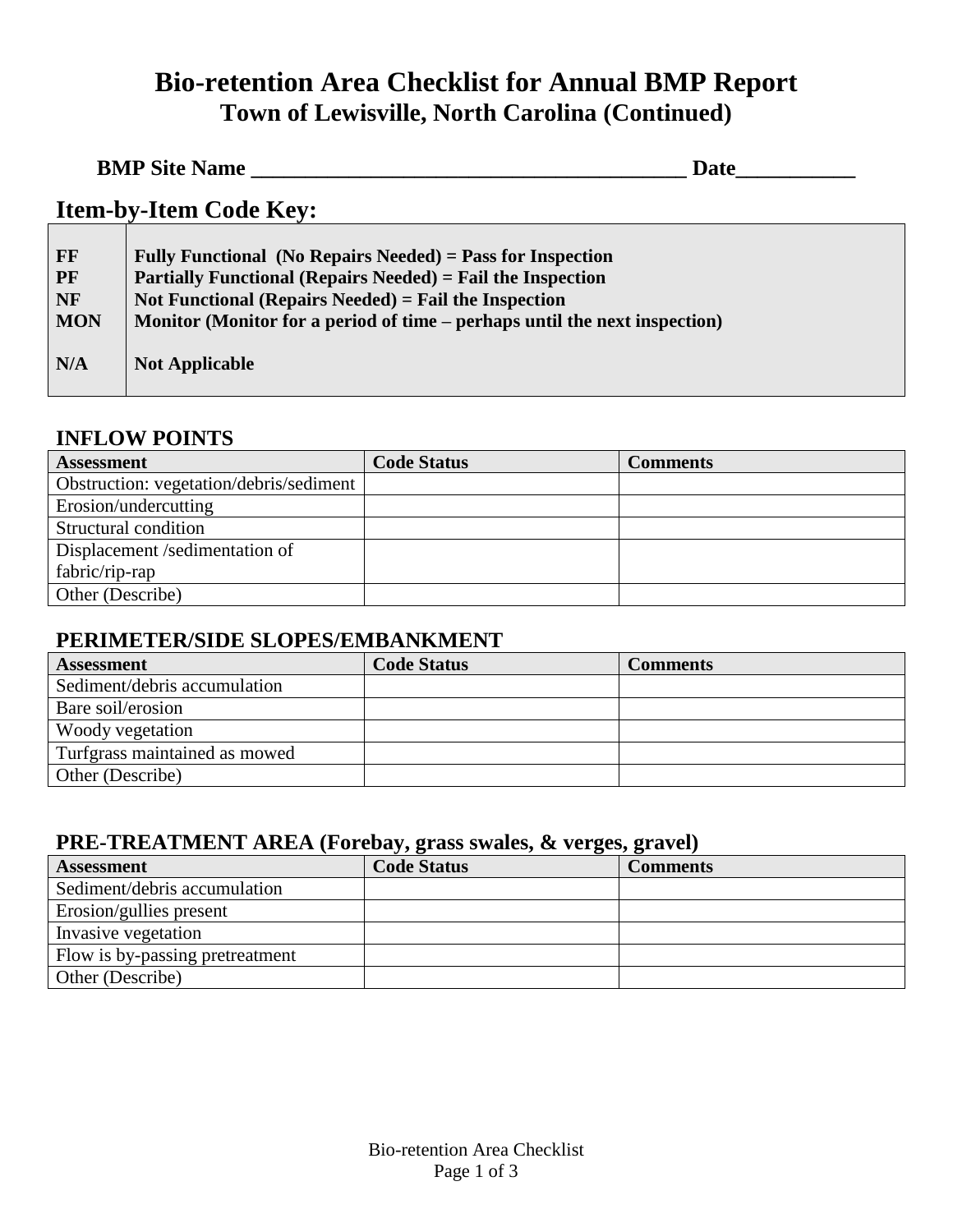# **Bio-retention Area Checklist for Annual BMP Report Town of Lewisville, North Carolina (Continued)**

| <b>BMP Site Name</b> | Date |
|----------------------|------|
|----------------------|------|

# **Item-by-Item Code Key:**

| <b>FF</b>  | Fully Functional (No Repairs Needed) = Pass for Inspection                 |
|------------|----------------------------------------------------------------------------|
| <b>PF</b>  | <b>Partially Functional (Repairs Needed) = Fail the Inspection</b>         |
| <b>NF</b>  | Not Functional (Repairs Needed) = Fail the Inspection                      |
| <b>MON</b> | Monitor (Monitor for a period of time – perhaps until the next inspection) |
| N/A        | <b>Not Applicable</b>                                                      |

#### **BIORETENTION CELL**

| <b>Assessment</b>                              | <b>Code Status</b> | <b>Comments</b> |
|------------------------------------------------|--------------------|-----------------|
| Overgrown vegetation (requires                 |                    |                 |
| pruning)                                       |                    |                 |
| Plants are dead, diseased, or dying            |                    |                 |
| (Replace such plants as necessary per original |                    |                 |
| approved construction plans)                   |                    |                 |
| Mulch is decomposed or displaced               |                    |                 |
| Soils/mulch clogged with sediment              |                    |                 |
| Evidence of lack of proper drainage            |                    |                 |
| (i.e., dead plants, or successional            |                    |                 |
| wetland vegetation)                            |                    |                 |
| Bare or eroded areas in grass cells            |                    |                 |
| Other (Describe)                               |                    |                 |

## **OUTLET DEVICE**

| <b>Assessment</b>                         | <b>Code Status</b> | <b>Comments</b> |
|-------------------------------------------|--------------------|-----------------|
| Obstruction: vegetation/debris/sediment   |                    |                 |
| Erosion/undercutting                      |                    |                 |
| Structural condition                      |                    |                 |
| Sediment in pipe                          |                    |                 |
| Joint failure/loss of joint material/soil |                    |                 |
| piping                                    |                    |                 |
| Displacement of fabric/rip-rap            |                    |                 |
| Other (Describe)                          |                    |                 |

#### **MISCELLANEOUS**

| <b>Assessment</b>                     | <b>Code Status</b> | <b>Comments</b> |
|---------------------------------------|--------------------|-----------------|
| Trash/debris                          |                    |                 |
| Access                                |                    |                 |
| Evidence of routine maintenance being |                    |                 |
| performed?                            |                    |                 |
| Other (Describe)                      |                    |                 |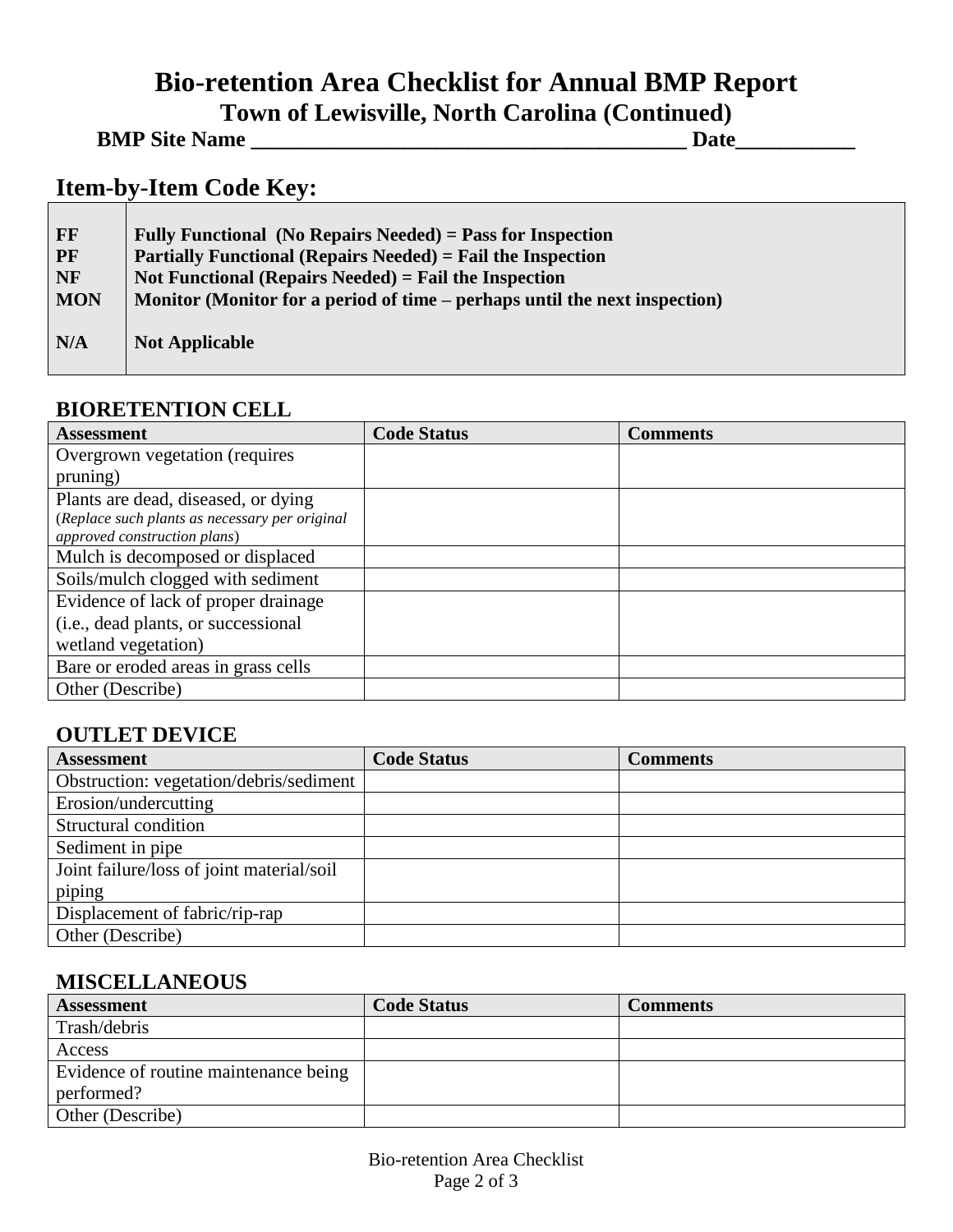# **Bio-retention Area Checklist for Annual BMP Report Town of Lewisville, North Carolina (Continued)**

| <b>BMP Site Name</b> | Date |  |
|----------------------|------|--|
|                      |      |  |

# **Item-by-Item Code Key:**

| FF<br><b>PF</b><br><b>NF</b> | Fully Functional (No Repairs Needed) = Pass for Inspection<br><b>Partially Functional (Repairs Needed) = Fail the Inspection</b><br>Not Functional (Repairs Needed) = Fail the Inspection |
|------------------------------|-------------------------------------------------------------------------------------------------------------------------------------------------------------------------------------------|
| <b>MON</b>                   | Monitor (Monitor for a period of time – perhaps until the next inspection)                                                                                                                |
| N/A                          | <b>Not Applicable</b>                                                                                                                                                                     |

#### **PHOTOGRAPHS**

Attach low-resolution, digital color photographs of the site and BMP features (*2-3 per page- no more, no less on any one page*). Include captions describing the photographs.

\_\_\_\_\_\_\_\_\_\_\_\_\_\_\_\_\_\_\_\_\_\_\_\_\_\_\_\_\_\_\_\_\_\_\_\_\_\_\_\_\_\_\_\_\_\_\_\_\_\_\_\_\_\_\_\_\_\_\_\_\_\_\_\_\_\_\_\_\_\_\_\_\_\_\_\_\_\_\_\_\_\_\_\_\_\_\_\_\_\_ \_\_\_\_\_\_\_\_\_\_\_\_\_\_\_\_\_\_\_\_\_\_\_\_\_\_\_\_\_\_\_\_\_\_\_\_\_\_\_\_\_\_\_\_\_\_\_\_\_\_\_\_\_\_\_\_\_\_\_\_\_\_\_\_\_\_\_\_\_\_\_\_\_\_\_\_\_\_\_\_\_\_\_\_\_\_\_\_\_\_ \_\_\_\_\_\_\_\_\_\_\_\_\_\_\_\_\_\_\_\_\_\_\_\_\_\_\_\_\_\_\_\_\_\_\_\_\_\_\_\_\_\_\_\_\_\_\_\_\_\_\_\_\_\_\_\_\_\_\_\_\_\_\_\_\_\_\_\_\_\_\_\_\_\_\_\_\_\_\_\_\_\_\_\_\_\_\_\_\_\_ \_\_\_\_\_\_\_\_\_\_\_\_\_\_\_\_\_\_\_\_\_\_\_\_\_\_\_\_\_\_\_\_\_\_\_\_\_\_\_\_\_\_\_\_\_\_\_\_\_\_\_\_\_\_\_\_\_\_\_\_\_\_\_\_\_\_\_\_\_\_\_\_\_\_\_\_\_\_\_\_\_\_\_\_\_\_\_\_\_\_ \_\_\_\_\_\_\_\_\_\_\_\_\_\_\_\_\_\_\_\_\_\_\_\_\_\_\_\_\_\_\_\_\_\_\_\_\_\_\_\_\_\_\_\_\_\_\_\_\_\_\_\_\_\_\_\_\_\_\_\_\_\_\_\_\_\_\_\_\_\_\_\_\_\_\_\_\_\_\_\_\_\_\_\_\_\_\_\_\_\_ \_\_\_\_\_\_\_\_\_\_\_\_\_\_\_\_\_\_\_\_\_\_\_\_\_\_\_\_\_\_\_\_\_\_\_\_\_\_\_\_\_\_\_\_\_\_\_\_\_\_\_\_\_\_\_\_\_\_\_\_\_\_\_\_\_\_\_\_\_\_\_\_\_\_\_\_\_\_\_\_\_\_\_\_\_\_\_\_\_\_ \_\_\_\_\_\_\_\_\_\_\_\_\_\_\_\_\_\_\_\_\_\_\_\_\_\_\_\_\_\_\_\_\_\_\_\_\_\_\_\_\_\_\_\_\_\_\_\_\_\_\_\_\_\_\_\_\_\_\_\_\_\_\_\_\_\_\_\_\_\_\_\_\_\_\_\_\_\_\_\_\_\_\_\_\_\_\_\_\_\_ \_\_\_\_\_\_\_\_\_\_\_\_\_\_\_\_\_\_\_\_\_\_\_\_\_\_\_\_\_\_\_\_\_\_\_\_\_\_\_\_\_\_\_\_\_\_\_\_\_\_\_\_\_\_\_\_\_\_\_\_\_\_\_\_\_\_\_\_\_\_\_\_\_\_\_\_\_\_\_\_\_\_\_\_\_\_\_\_\_\_ \_\_\_\_\_\_\_\_\_\_\_\_\_\_\_\_\_\_\_\_\_\_\_\_\_\_\_\_\_\_\_\_\_\_\_\_\_\_\_\_\_\_\_\_\_\_\_\_\_\_\_\_\_\_\_\_\_\_\_\_\_\_\_\_\_\_\_\_\_\_\_\_\_\_\_\_\_\_\_\_\_\_\_\_\_\_\_\_\_\_ \_\_\_\_\_\_\_\_\_\_\_\_\_\_\_\_\_\_\_\_\_\_\_\_\_\_\_\_\_\_\_\_\_\_\_\_\_\_\_\_\_\_\_\_\_\_\_\_\_\_\_\_\_\_\_\_\_\_\_\_\_\_\_\_\_\_\_\_\_\_\_\_\_\_\_\_\_\_\_\_\_\_\_\_\_\_\_\_\_\_ \_\_\_\_\_\_\_\_\_\_\_\_\_\_\_\_\_\_\_\_\_\_\_\_\_\_\_\_\_\_\_\_\_\_\_\_\_\_\_\_\_\_\_\_\_\_\_\_\_\_\_\_\_\_\_\_\_\_\_\_\_\_\_\_\_\_\_\_\_\_\_\_\_\_\_\_\_\_\_\_\_\_\_\_\_\_\_\_\_\_ \_\_\_\_\_\_\_\_\_\_\_\_\_\_\_\_\_\_\_\_\_\_\_\_\_\_\_\_\_\_\_\_\_\_\_\_\_\_\_\_\_\_\_\_\_\_\_\_\_\_\_\_\_\_\_\_\_\_\_\_\_\_\_\_\_\_\_\_\_\_\_\_\_\_\_\_\_\_\_\_\_\_\_\_\_\_\_\_\_\_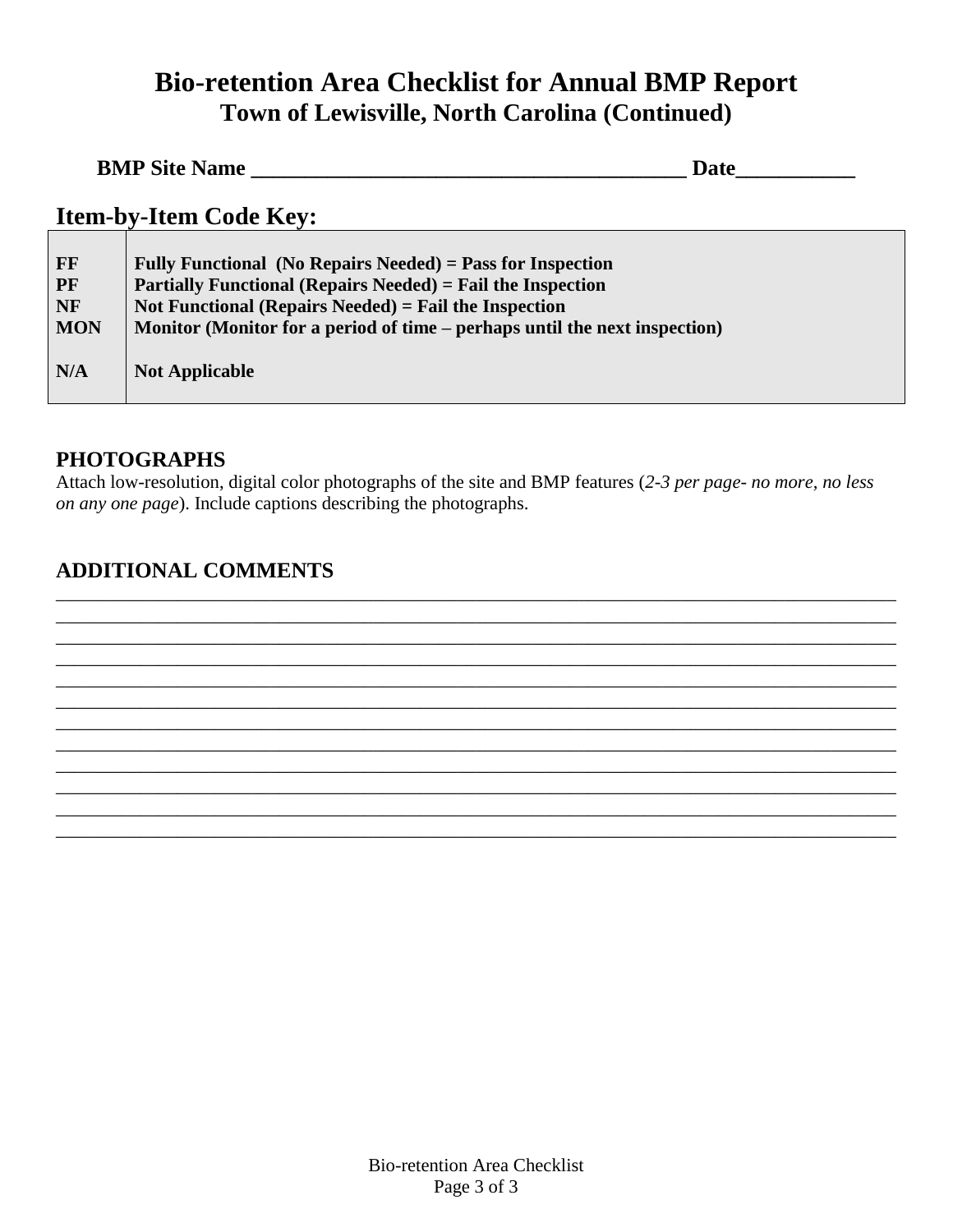# **Sand Filter Checklist for Annual BMP Report Town of Lewisville, North Carolina**

**BMP Site Name \_\_\_\_\_\_\_\_\_\_\_\_\_\_\_\_\_\_\_\_\_\_\_\_\_\_\_\_\_\_\_\_\_\_\_\_\_\_\_\_ Date\_\_\_\_\_\_\_\_\_\_\_**

**Item-by-Item Code Key:** 

| <b>FF</b>  | Fully Functional (No Repairs Needed) = Pass for Inspection                 |
|------------|----------------------------------------------------------------------------|
| <b>PF</b>  | <b>Partially Functional (Repairs Needed)</b> = Fail the Inspection         |
| <b>NF</b>  | Not Functional (Repairs Needed) = Fail the Inspection                      |
| <b>MON</b> | Monitor (Monitor for a period of time – perhaps until the next inspection) |
| N/A        | <b>Not Applicable</b>                                                      |

#### **INFLOW POINTS**

| <b>Assessment</b>                       | <b>Code Status</b> | <b>Comments</b> |
|-----------------------------------------|--------------------|-----------------|
| Obstruction: debris/sediment            |                    |                 |
| Structural condition of grates & covers |                    |                 |
| Trash/debris covering                   |                    |                 |
| Other (Describe)                        |                    |                 |

**SEDIMENT CHAMBER \*** *\* = All applicable OSHA requirements should be followed during inspection*

| <b>Assessment</b>                     | <b>Code Status</b> | <b>Comments</b> |
|---------------------------------------|--------------------|-----------------|
| Sediment exceeds O&M manual tolerance |                    |                 |
| Access hatch condition                |                    |                 |
| Vault/pipe structural condition       |                    |                 |
| Baffles and/or weir condition         |                    |                 |
| Access ladder/steps condition         |                    |                 |
| Oil accumulation                      |                    |                 |
| Leaking Device                        |                    |                 |
| <b>Proper Drainage</b>                |                    |                 |
| Trash/Debris                          |                    |                 |
| Other (Describe)                      |                    |                 |

#### **SAND CHAMBER \*** *\* = All applicable OSHA requirements should be followed during inspection*

| <b>Assessment</b>                            | <b>Code Status</b> | <b>Comments</b> |
|----------------------------------------------|--------------------|-----------------|
| Holding water $>24$ -hours after rain event  |                    |                 |
| Sand bed has been silted-in (silt/clay and   |                    |                 |
| contaminated sand should be removed and      |                    |                 |
| replaced with clean sand)                    |                    |                 |
| Sand bed color profile (if discolored $>3$ " |                    |                 |
| deep, remove and replace with clean sand)    |                    |                 |
| Sand bed has been eroded or displaced        |                    |                 |
| (rake to level)                              |                    |                 |
| Access hatch condition                       |                    |                 |
| Vault/pipe structural condition              |                    |                 |
| Access ladder/step condition                 |                    |                 |
| Trash/debris                                 |                    |                 |
| Other (Describe)                             |                    |                 |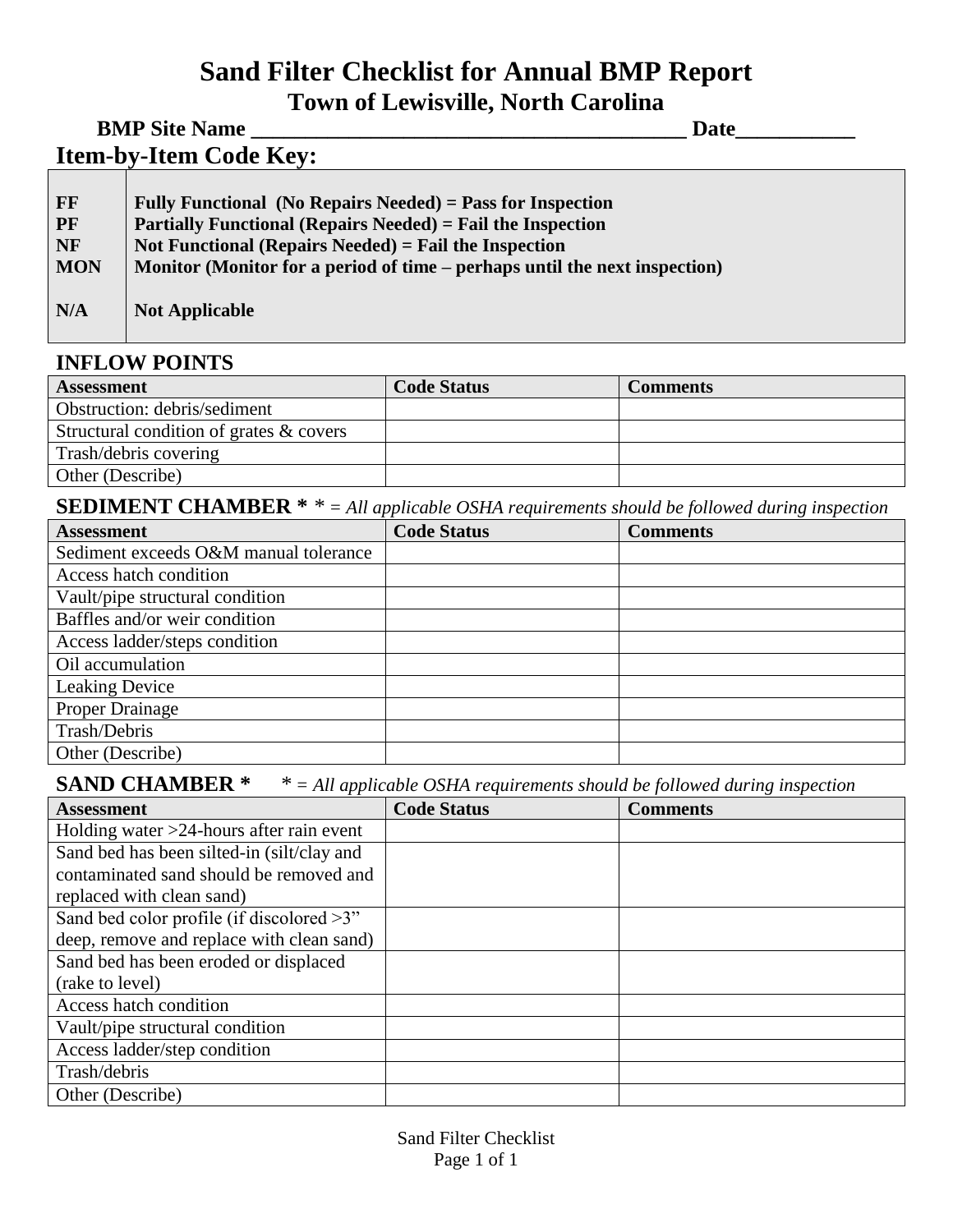# **Sand Filter Checklist for Annual BMP Report Town of Lewisville, North Carolina (Continued)**

| <b>BMP Site Name</b> | <b>Date</b> |  |
|----------------------|-------------|--|
|                      |             |  |

# **Item-by-Item Code Key:**

| FF         | Fully Functional (No Repairs Needed) = Pass for Inspection                 |
|------------|----------------------------------------------------------------------------|
| <b>PF</b>  | <b>Partially Functional (Repairs Needed)</b> = Fail the Inspection         |
| <b>NF</b>  | Not Functional (Repairs Needed) = Fail the Inspection                      |
| <b>MON</b> | Monitor (Monitor for a period of time – perhaps until the next inspection) |
|            |                                                                            |
| N/A        | <b>Not Applicable</b>                                                      |
|            |                                                                            |

#### **OUTLET DEVICE**

| <b>Assessment</b>                        | <b>Code Status</b> | <b>Comments</b> |
|------------------------------------------|--------------------|-----------------|
| Obstruction: vegetation/debris/sediment  |                    |                 |
| Erosion/undercutting                     |                    |                 |
| Joint failure/loss of joint material     |                    |                 |
| Leaking device                           |                    |                 |
| Control valve operation                  |                    |                 |
| Emergency by-pass condition              |                    |                 |
| Displacement of fabric/rip-rap at outlet |                    |                 |
| Other (Describe)                         |                    |                 |

#### **MISCELLANEOUS**

| Assessment                       | <b>Code Status</b> | Comments |
|----------------------------------|--------------------|----------|
| Access                           |                    |          |
| Hazardous fumes or odors present |                    |          |
| Other (Describe)                 |                    |          |

#### **PHOTOGRAPHS**

Attach low-resolution, digital color photographs of the site and BMP features (*2-3 per page- no more, no less on any one page*). Include captions describing the photographs.

\_\_\_\_\_\_\_\_\_\_\_\_\_\_\_\_\_\_\_\_\_\_\_\_\_\_\_\_\_\_\_\_\_\_\_\_\_\_\_\_\_\_\_\_\_\_\_\_\_\_\_\_\_\_\_\_\_\_\_\_\_\_\_\_\_\_\_\_\_\_\_\_\_\_\_\_\_\_\_\_\_\_\_\_\_\_\_\_\_\_ \_\_\_\_\_\_\_\_\_\_\_\_\_\_\_\_\_\_\_\_\_\_\_\_\_\_\_\_\_\_\_\_\_\_\_\_\_\_\_\_\_\_\_\_\_\_\_\_\_\_\_\_\_\_\_\_\_\_\_\_\_\_\_\_\_\_\_\_\_\_\_\_\_\_\_\_\_\_\_\_\_\_\_\_\_\_\_\_\_\_ \_\_\_\_\_\_\_\_\_\_\_\_\_\_\_\_\_\_\_\_\_\_\_\_\_\_\_\_\_\_\_\_\_\_\_\_\_\_\_\_\_\_\_\_\_\_\_\_\_\_\_\_\_\_\_\_\_\_\_\_\_\_\_\_\_\_\_\_\_\_\_\_\_\_\_\_\_\_\_\_\_\_\_\_\_\_\_\_\_\_ \_\_\_\_\_\_\_\_\_\_\_\_\_\_\_\_\_\_\_\_\_\_\_\_\_\_\_\_\_\_\_\_\_\_\_\_\_\_\_\_\_\_\_\_\_\_\_\_\_\_\_\_\_\_\_\_\_\_\_\_\_\_\_\_\_\_\_\_\_\_\_\_\_\_\_\_\_\_\_\_\_\_\_\_\_\_\_\_\_\_ \_\_\_\_\_\_\_\_\_\_\_\_\_\_\_\_\_\_\_\_\_\_\_\_\_\_\_\_\_\_\_\_\_\_\_\_\_\_\_\_\_\_\_\_\_\_\_\_\_\_\_\_\_\_\_\_\_\_\_\_\_\_\_\_\_\_\_\_\_\_\_\_\_\_\_\_\_\_\_\_\_\_\_\_\_\_\_\_\_\_ \_\_\_\_\_\_\_\_\_\_\_\_\_\_\_\_\_\_\_\_\_\_\_\_\_\_\_\_\_\_\_\_\_\_\_\_\_\_\_\_\_\_\_\_\_\_\_\_\_\_\_\_\_\_\_\_\_\_\_\_\_\_\_\_\_\_\_\_\_\_\_\_\_\_\_\_\_\_\_\_\_\_\_\_\_\_\_\_\_\_ \_\_\_\_\_\_\_\_\_\_\_\_\_\_\_\_\_\_\_\_\_\_\_\_\_\_\_\_\_\_\_\_\_\_\_\_\_\_\_\_\_\_\_\_\_\_\_\_\_\_\_\_\_\_\_\_\_\_\_\_\_\_\_\_\_\_\_\_\_\_\_\_\_\_\_\_\_\_\_\_\_\_\_\_\_\_\_\_\_\_ \_\_\_\_\_\_\_\_\_\_\_\_\_\_\_\_\_\_\_\_\_\_\_\_\_\_\_\_\_\_\_\_\_\_\_\_\_\_\_\_\_\_\_\_\_\_\_\_\_\_\_\_\_\_\_\_\_\_\_\_\_\_\_\_\_\_\_\_\_\_\_\_\_\_\_\_\_\_\_\_\_\_\_\_\_\_\_\_\_\_ \_\_\_\_\_\_\_\_\_\_\_\_\_\_\_\_\_\_\_\_\_\_\_\_\_\_\_\_\_\_\_\_\_\_\_\_\_\_\_\_\_\_\_\_\_\_\_\_\_\_\_\_\_\_\_\_\_\_\_\_\_\_\_\_\_\_\_\_\_\_\_\_\_\_\_\_\_\_\_\_\_\_\_\_\_\_\_\_\_\_ \_\_\_\_\_\_\_\_\_\_\_\_\_\_\_\_\_\_\_\_\_\_\_\_\_\_\_\_\_\_\_\_\_\_\_\_\_\_\_\_\_\_\_\_\_\_\_\_\_\_\_\_\_\_\_\_\_\_\_\_\_\_\_\_\_\_\_\_\_\_\_\_\_\_\_\_\_\_\_\_\_\_\_\_\_\_\_\_\_\_